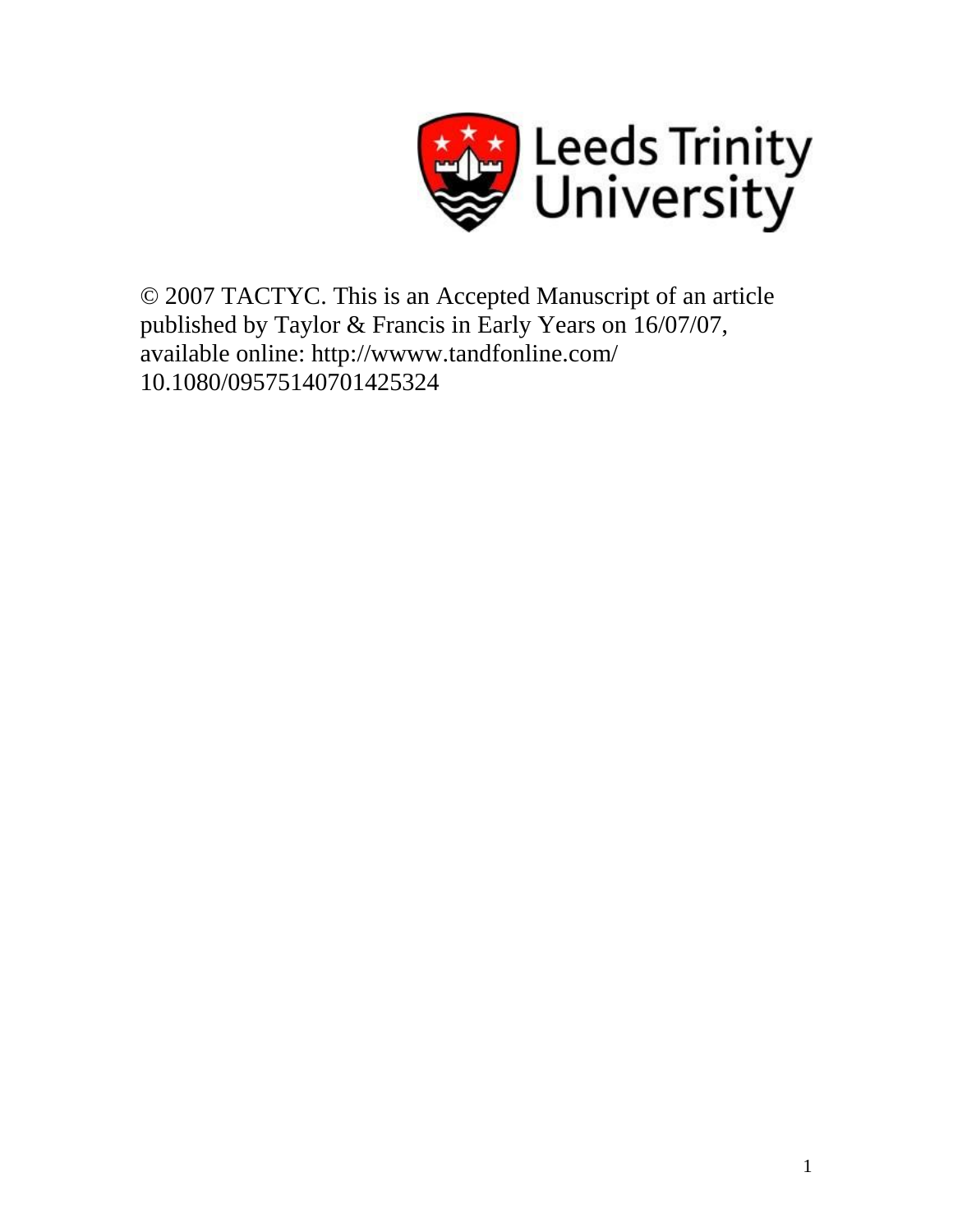# **Monsters, Magic and Mr Psycho: Rough and Tumble Play in the Early Years of Primary School, A Biocultural Approach**

## *Introduction*

R&T play has been defined as a physically vigorous set of behaviours, e.g. chase, jump and play fight, accompanied by positive feelings from the players towards one another. R&T also involves reciprocal behaviour, which is often observed in role change, such as being chased and chasing (Pellegrini 1995). The play type was first academically named as such by the anthropologist Karl Groos in his books 'Play of Animals' (1898) and 'Play of Man' (1901). Later findings, principally from bio-evolutionary studies, for example, those of Smith (1982, 1973), Smith and Connelly (1972), Smith and Lewis (1985), Humphries and Smith (1987) and Pellegrini (1987, 1988, 1989a, 1989b, 1993a, 1993b, 1995, 1996, 1998) have suggested that much learning occurs during such play activities, particularly among male primate groups.

Psychologists and educational professionals have, however, preferred to concentrate their attention upon more adult directed activities for children. Blurton Jones (1967, p.362) reflected: 'the extremely obvious R&T play has always been regarded as unimportant by psychologists'. Sylva, Roy and Painter (1980) divided play into 'challenging' and 'ordinary' play, with R&T very firmly in the ordinary category, which purportedly has a 'low yield' for cognitive development. Such views were taken forward into the planning of many western early years curriculums during the 1980s and 1990s; Bishop and Curtis (2001, p. 34) quoted the Superintendent of schools in Atlanta: 'we are intent on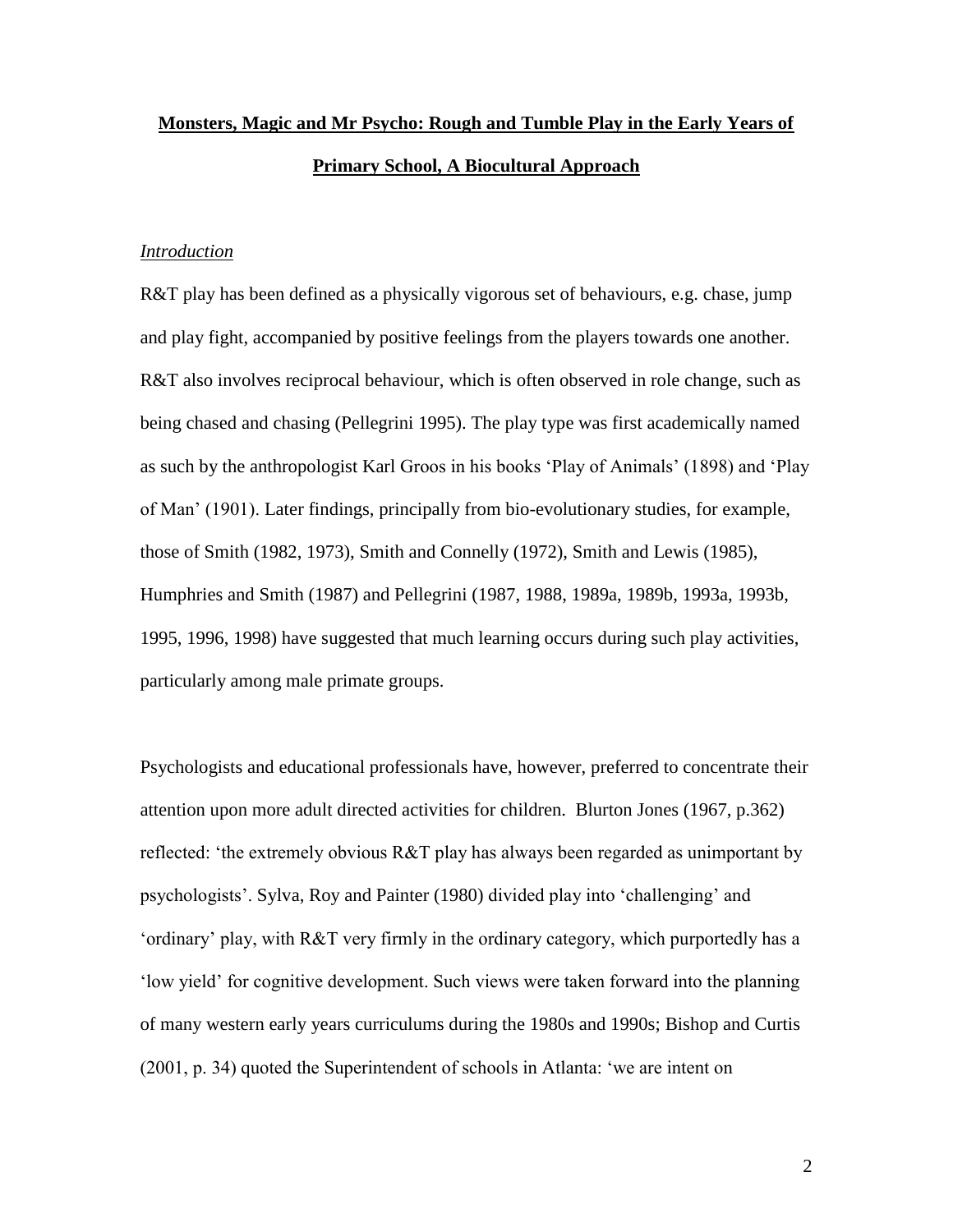improving performance. You don't do that by having kids hanging on monkey bars'. At the turn of the twenty-first century, consequently, R&T research continues to attract little professional interest. Pellegrini (1995, p.1) wryly commented 'what children do on playgrounds is typically not considered important by most teachers and parents, and certainly not by scholars'. However, this paper will argue that recent research within the biological, evolutionary and socio-cultural paradigms highlights the importance of 'what children do on playgrounds' and that fostering recognition of this fact is currently a crucial issue for early years professionals, in the pursuit of a more holistic developmental approach within early years settings.

# *Rough and Tumble Play: Definition and Brief Research History*

Before R&T is specifically defined within this literature review, there will be an attempt to broadly define the overarching concept of 'play'. Reed and Brown (2000) suggested that play may be hard to define because it is something 'felt' rather than 'done', commenting that there is no agreed universal definition for play in the literature. The following criteria for defining play were proposed by Garvey (1977, p.10):

- It is enjoyable to the player;
- It has no extrinsic goals, the goal being intrinsic, the pursuit of enjoyment;
- It is spontaneous and voluntary;
- It involves active engagement by the player.

But are these definitions over-exclusive? It could be argued that this list excludes sport, as sporting activity involves certain extrinsic goals and inhibition of spontaneous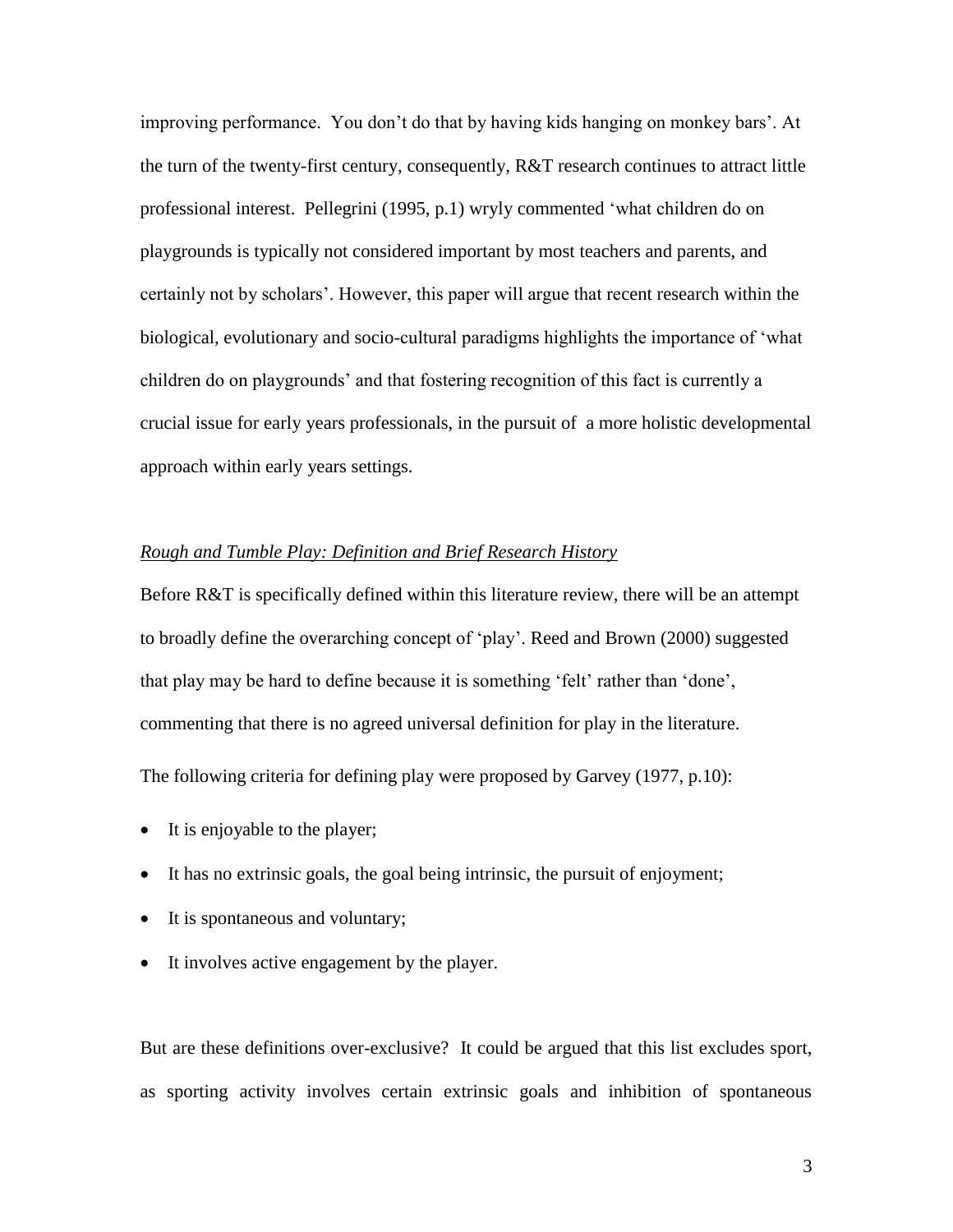behaviour, yet sport is still undertaken as an enjoyable leisure pursuit by many human beings. Others might undertake aspects of learning for enjoyment, which could also be seen as 'work' from another individual's perspective. If we see the term 'play' as equivalent to 'having fun', it becomes clear how different individuals and different demographic groups may perceive what is and is not 'play' very differently, and how many diverse behaviours might qualify as 'play'. Play thus appears to be a relative behaviour category. It may be that where an individual reports that they were playing, they probably were: 'it is fruitless to devote time and effort to defining what play is and what it is not… by de-emphasising the label play it might be easier to get on with the problem of studying the development of behaviour' (Meaney and Stewart 1985, pp.11- 12).

The first modern ethological study of human R&T was undertaken by Blurton Jones (1967), transferring observation techniques used by Harlow and Harlow (1965) in monkey R&T studies into human developmental research. He reported a pattern of running, chasing and play fighting occurring among his participants that reflected behaviours observed among juvenile non-human primates. Subsequent studies were carried out in non-Western cultures and made similar findings; Konner (1972), Whiting and Edwards (1973) and Fry (1987) found that similarly structured R&T play took place among Zhun-Twa (!Kung) children and the children of Mexico, Kenya, Japan, India, The Philippines and The USA. Historical evidence suggests that R&T also had an important role in children's play in the culture of the past. Groos (1901) referred to the writings of Fitz Stephen who described vigorous play fighting between boys during the reign of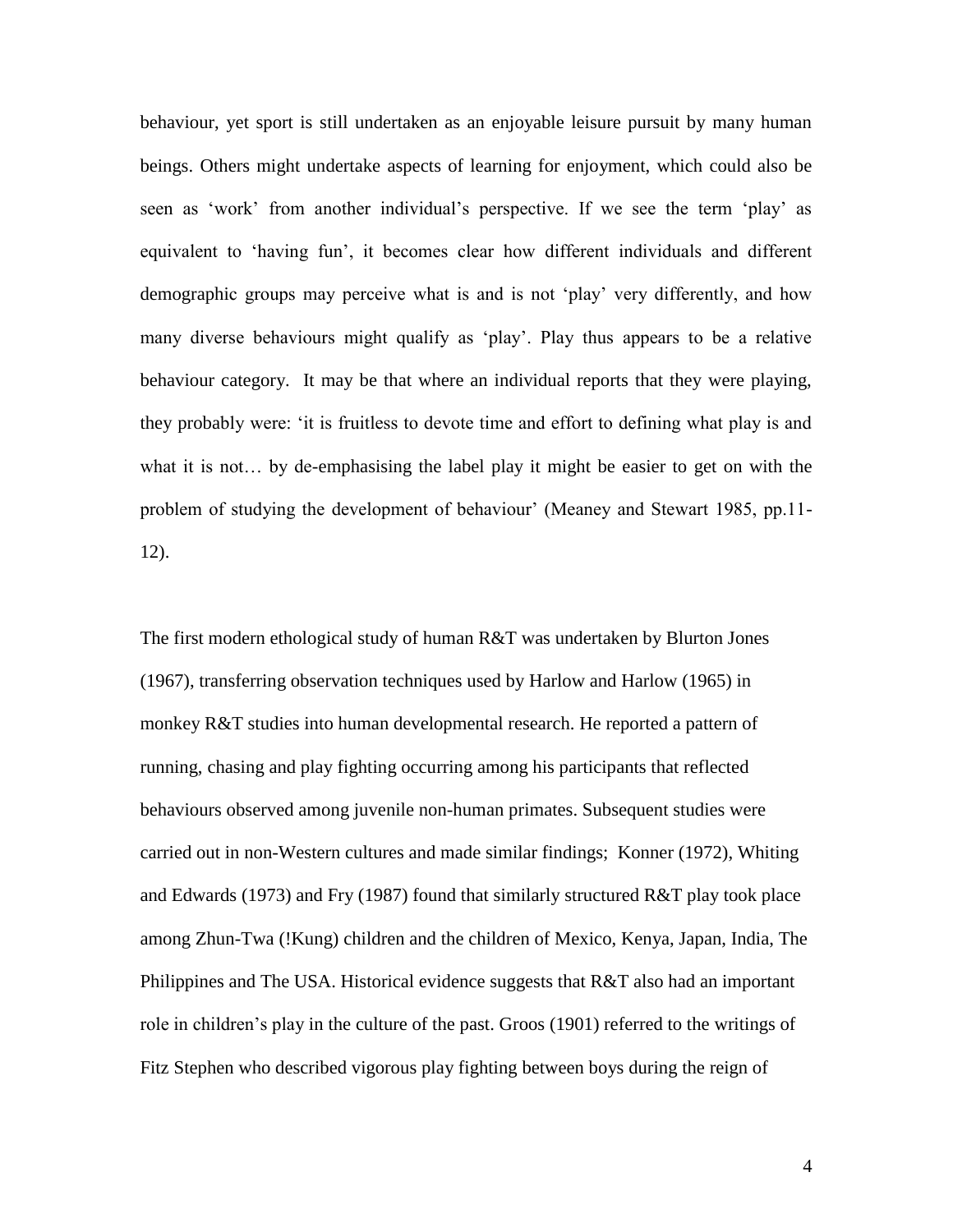Henry II (1154-1189). The initial evidence thus suggests that  $R&T$  is a distinctive, universal form of play, which has been observed in many species, and for which a workable set of definitions can be offered.

In human beings, R&T appears to be a cross-generational and cross-cultural phenomenon, particularly prevalent among young males. However, the term 'Rough and Tumble' can be an unsatisfactorily vague description of a diverse set of play behaviours. As more empirical data was gathered, an expanded taxonomy of movements in R&T emerged. Some of the movements identified appeared to be common across primate species, some, mainly those involving language and/ or fantasy components, were identified as particular to human play.

| <b>Play Fighting Movements (contact or</b> | <b>General R&amp;T Movements</b> |
|--------------------------------------------|----------------------------------|
| mock contact mimicking aggression)         |                                  |
| Hit/ kick at                               | Chase                            |
| Light blow                                 | Carries other child              |
| Pounce                                     | Spinning and swinging            |
| Pile on                                    | Tease/Taunt                      |
| Hold/grab/restrain other child             | Sneak up                         |
| Push                                       |                                  |
| Grappling (brief struggle while standing)  |                                  |
| Kung-Fu/Karate                             |                                  |
| Colliding                                  |                                  |
| <b>Butt</b>                                |                                  |
| Hit and Run                                |                                  |
| Play-bite                                  |                                  |
| Wrestle/ pin                               |                                  |
| Trip                                       |                                  |
| 'Shoot'                                    |                                  |
| Boxing (series of light clenched fist)     |                                  |
| punches, may hit lightly or 'stage fight') |                                  |

*Table 1: Typical movements identified in human R&T play*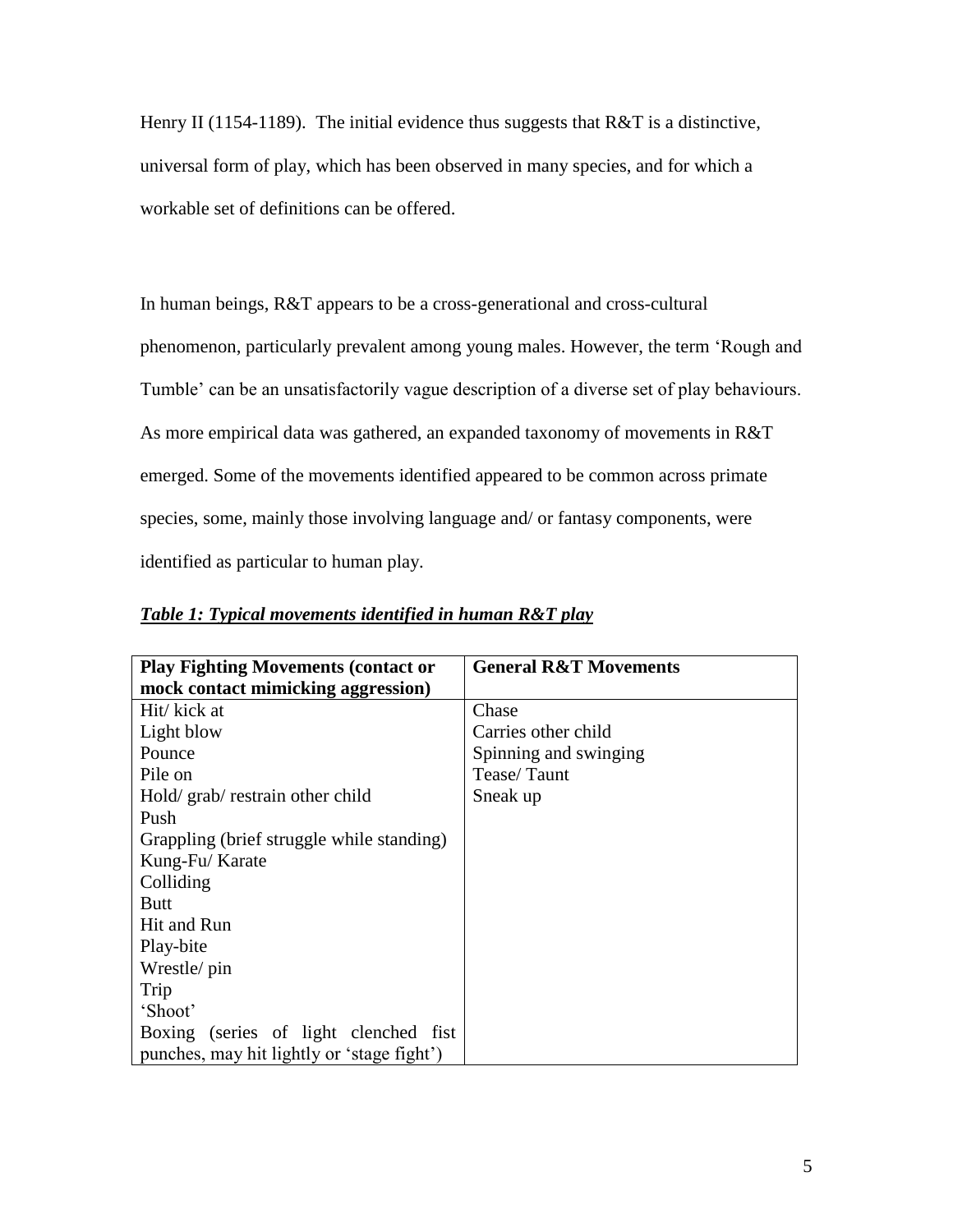*(Synthesised from: Power 1999, p.168; Humphries and Smith 1987, p.210; Boulton and Smith 1989, p.70; Pellegrini 1996, p.18).* 

One immediate question with respect to developing a taxonomy of R&T is whether to include the non-contact aspects of the behaviour or to narrow down the behaviour to actual play fighting, which could be argued to only include points 5 and 6 from Blurton Jones' (1976) original taxonomy, beating at another child with a hand or an object without actually hitting. However, this could lead to breaking down the behaviour into very artificial 'slices'. As such, researchers have tried to study R&T as a complex and composite behaviour, incorporating some elements of social exercise play (e.g., chasing) and some elements of play fighting (e.g., wrestling).

A pressing question when observing children revolves around whether the individuals engaged in what seems to be R&T are really carrying out such actions in fun or in earnest. Initially animal ethologists were more concerned with separating good-natured R&T from the real aggression it was parodying than developmental researchers. Loizos (1976, p.350), in her ethological study of chimpanzee play proposed: 'Although social play and agonistic behaviour share some of their motor patterns…. Social play differs from agonistic behaviour in three major ways:

- 1. It has its own set of signal patterns
- 2. It does not end in dispersal of the participating animals
- 3. The reaction of the recipient of social play is to respond with similar behaviour rather than a different set of patterns altogether.'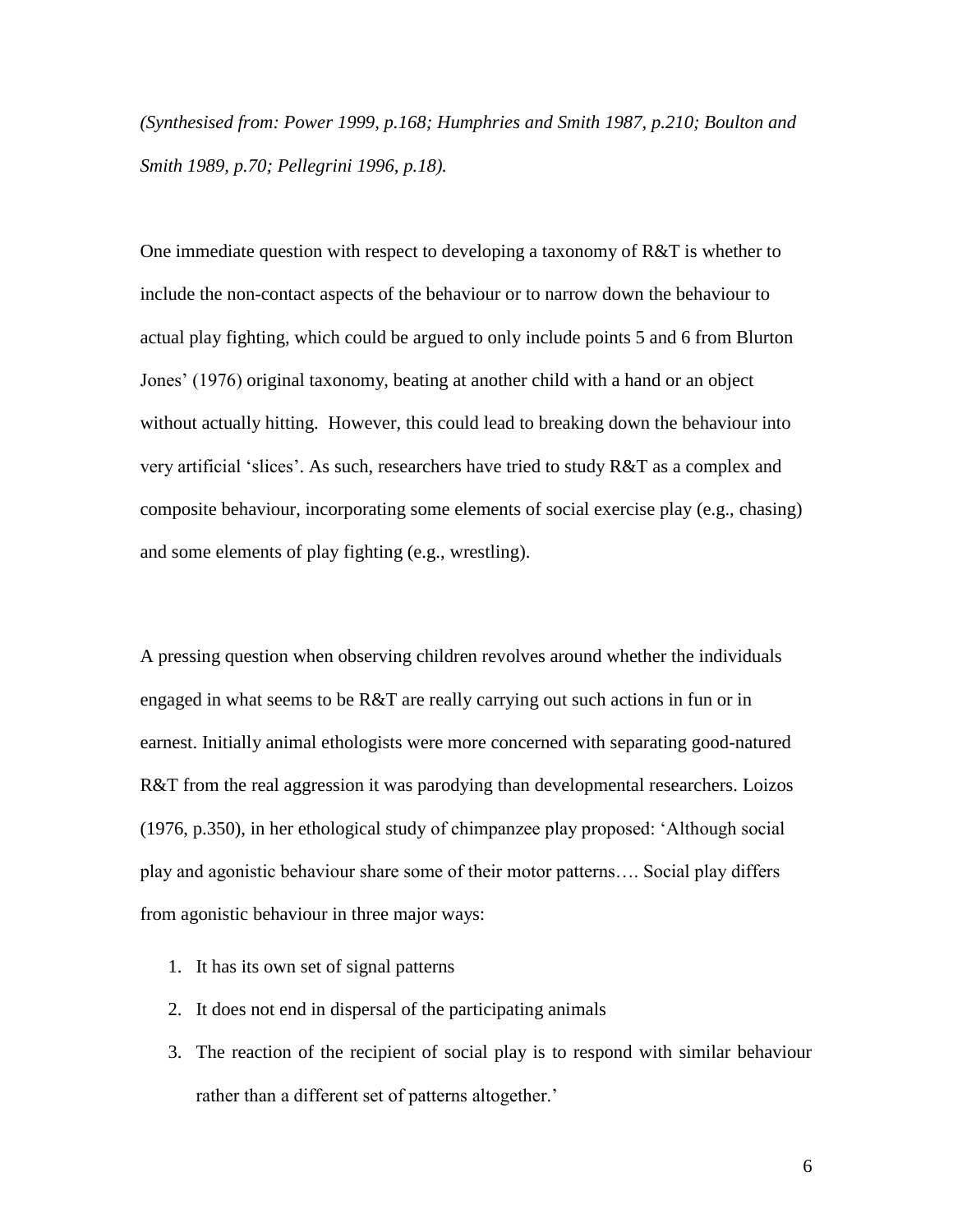In the later study of human R&T, Boulton (1988, 1993a and 1993b) found that groups of children of all ages could broadly agree whether a behaviour was R&T or aggression, and that they used similar criteria to do so. Boulton (1988, p.19) used these children's definitions to guide his own creation of a taxonomy of R&T. Costabile, Matheson and Aston (1991) also carried out a cross-national investigation of how children differentiate R&T from aggression. These researchers found that although older children showed slightly higher consensus, children of all ages used similar criteria to judge physical interaction incidents. This study was carried out by videoing children in schools in England and Italy. It was found that not only did children in both countries apply similar criteria to R&T definition; they also judged incidents to nearly the same standard of consensus when they were shown the tapes of children speaking a foreign language, indicating that judgements may be made on the basis of non-verbal signalling, including subconscious recognition of the human play face, possibly indicating a similar judgement system to those used by non-human animals.

The criteria proposed by Costabile et al (1991) and Boulton (1988) differentiating R&T from aggression, were later synthesised by Power (1999, p.170), and added to his own criteria mainly drawn from work with non-human animals. A composite of the information contained in Power (1999), Costabile et al (1991) and Boulton (1988) differentiating R&T from aggression is summarised and presented in the table below: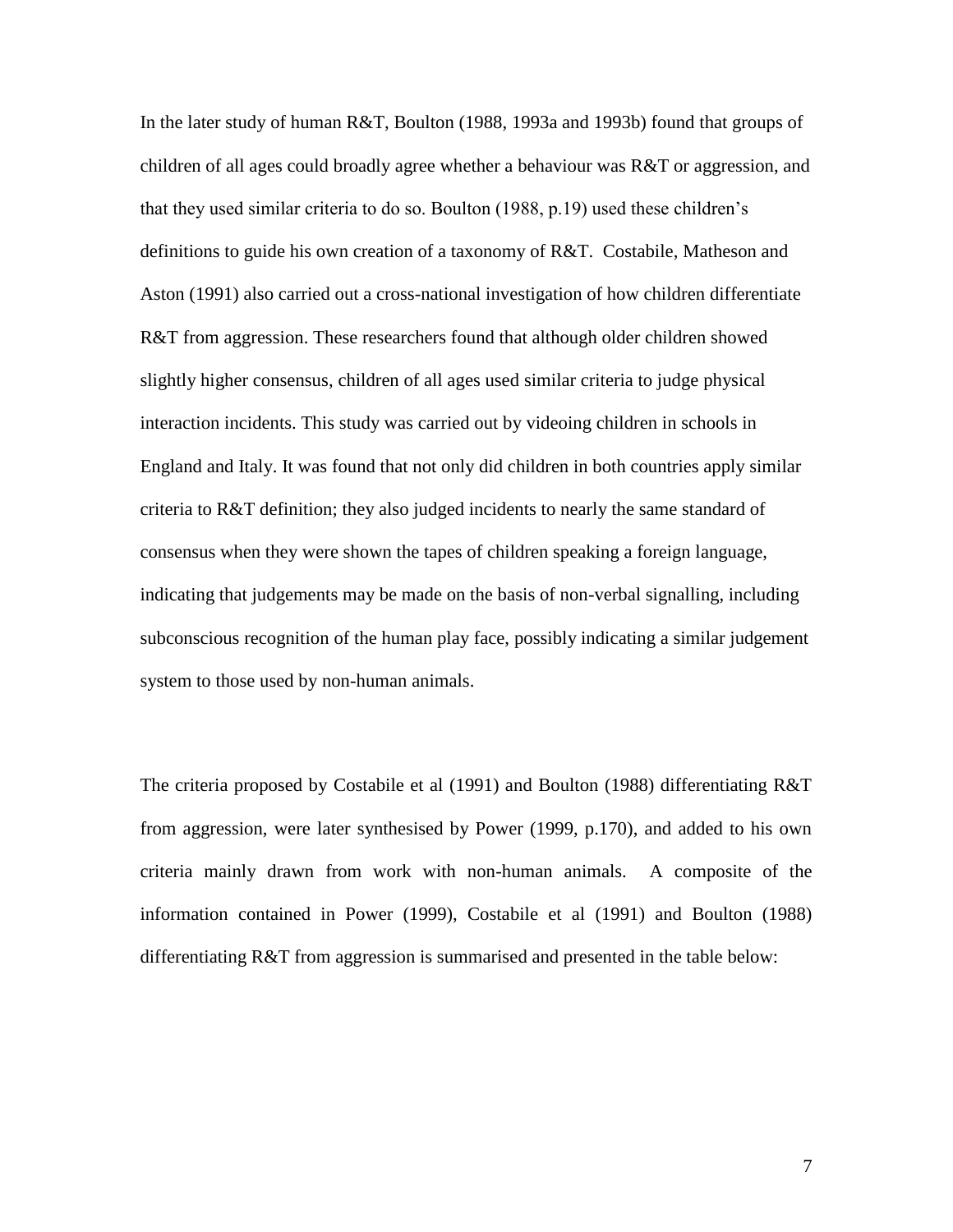| Table 2: Differentiating R&T from aggression |  |
|----------------------------------------------|--|
|                                              |  |

| Length of episode                | R&T lasts longer than 'real' fighting. (Costabile et al<br>1991)                                                                                                                                                                           |
|----------------------------------|--------------------------------------------------------------------------------------------------------------------------------------------------------------------------------------------------------------------------------------------|
| <b>Stay together or separate</b> | R&T partners tend to stay together when the R&T<br>episode is over, combatants almost never do. (Costabile<br>et al 1991, Power 1999)                                                                                                      |
| <b>Facial expression</b>         | R&T partners smile and laugh, combatants frown and<br>possibly cry. (Costabile et al 1991, Power 1999, Boulton<br>1988)                                                                                                                    |
| <b>Physical Acts</b>             | Were blows actually landed or 'staged'? (Costabile et al<br>1991, Boulton 1988)                                                                                                                                                            |
| <b>Crowd</b>                     | A real fight will typically draw other children, standing<br>in a crowd to watch. Children conversely tend to show<br>little interest in other children's R&T unless they are<br>actively attempting to join in. (Costabile et al 1991)    |
| <b>Threats</b>                   | Where language is used it may be quite easy to<br>differentiate real threats from play threats. Power (1999,<br>p.170) refers to 'shouting', but none of the previous<br>researchers refer to the content of language used in R&T<br>play. |
| <b>Intensity</b>                 | Real aggression will result in higher intensity action than<br>play aggression. (Power 1999)                                                                                                                                               |
| <b>Tactics</b>                   | Real fighting will involve tactics where each partner<br>tries to gain the upper hand, making attempts to really<br>hurt the opponent; play fighting will involve role<br>reversals and restrained, stylised 'aggression' (Power<br>1999)  |
| <b>Targets</b>                   | Play fighting opponents are likely to be friends. Real<br>fighting opponents are likely to be children who dislike<br>one another (Costabile et al 1991, Power 1999)                                                                       |
| <b>Consequences</b>              | Injury is rare in play fighting, but likely in real fighting.<br>(Power 1999, Boulton 1988)                                                                                                                                                |
| <b>Age Group</b>                 | Increasing age is positively correlated with an increasing<br>likelihood that a fight is real rather than in play. Fights<br>between children of high school age are likely to involve<br>some real aggression. (Power 1999)               |

It would therefore seem clear that R&T is a specific behaviour, easily recognised by children across language barriers, and that separating such behaviour from the serious fighting it enacts can be achieved relatively easily, by using mainly behavioural indicators.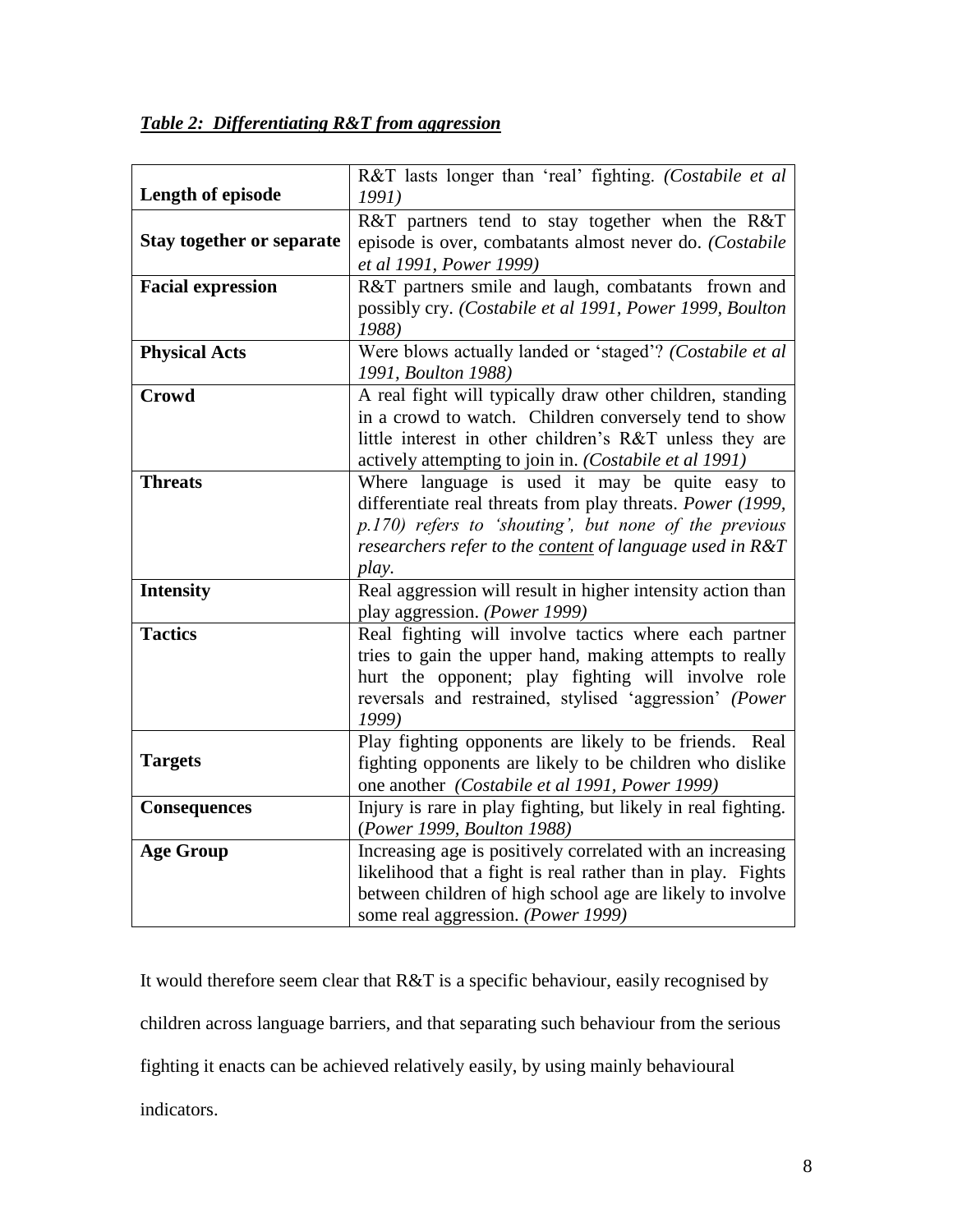One of the clearest differentiations in all aspects of R&T play appears to be the different amounts of such behaviour found between the genders. Many researchers have concluded that R&T is far more important in the development of males, in both human and non-human animals. Pellegrini and Smith (1998) noted that males of all playing species, including humans of all cultures, exceed females in frequency of R&T, offering a developmental evolutionary explanation: that girls and boys have a natural tendency to play differently in order to prepare them for different roles in reproduction, and that similar patterns can be found in males and females of non-human animal species.

#### *Bio-Evolutionary Perspectives, Gender Differences and R&T*

Support for the greater prevalence of R&T play in males across primate species was found by Braggio, Nadler, Lance and Miseyko (1978) in the data gathered for their observational study comparing the behaviour of children, juvenile chimpanzees and juvenile orang-utans. They found that in all three species, males undertook a higher frequency of R&T than female conspecifics. The reason the researchers suggested for this difference was hormonal; the effect of testosterone within male bodies. There is a surge of testosterone in mammalian male bodies in early infanthood (the priming or 'organising' effect), then again at puberty (the activating effect). If the priming effect is absent in males, there seem to be corresponding behaviour changes; in particular, reduced R&T has been observed in rats and monkeys. Introduction of testosterone to young females correspondingly creates more R&T play. Meaney and Stewart (1985, p.24) concluded that young male primates rely heavily on R&T to underpin network building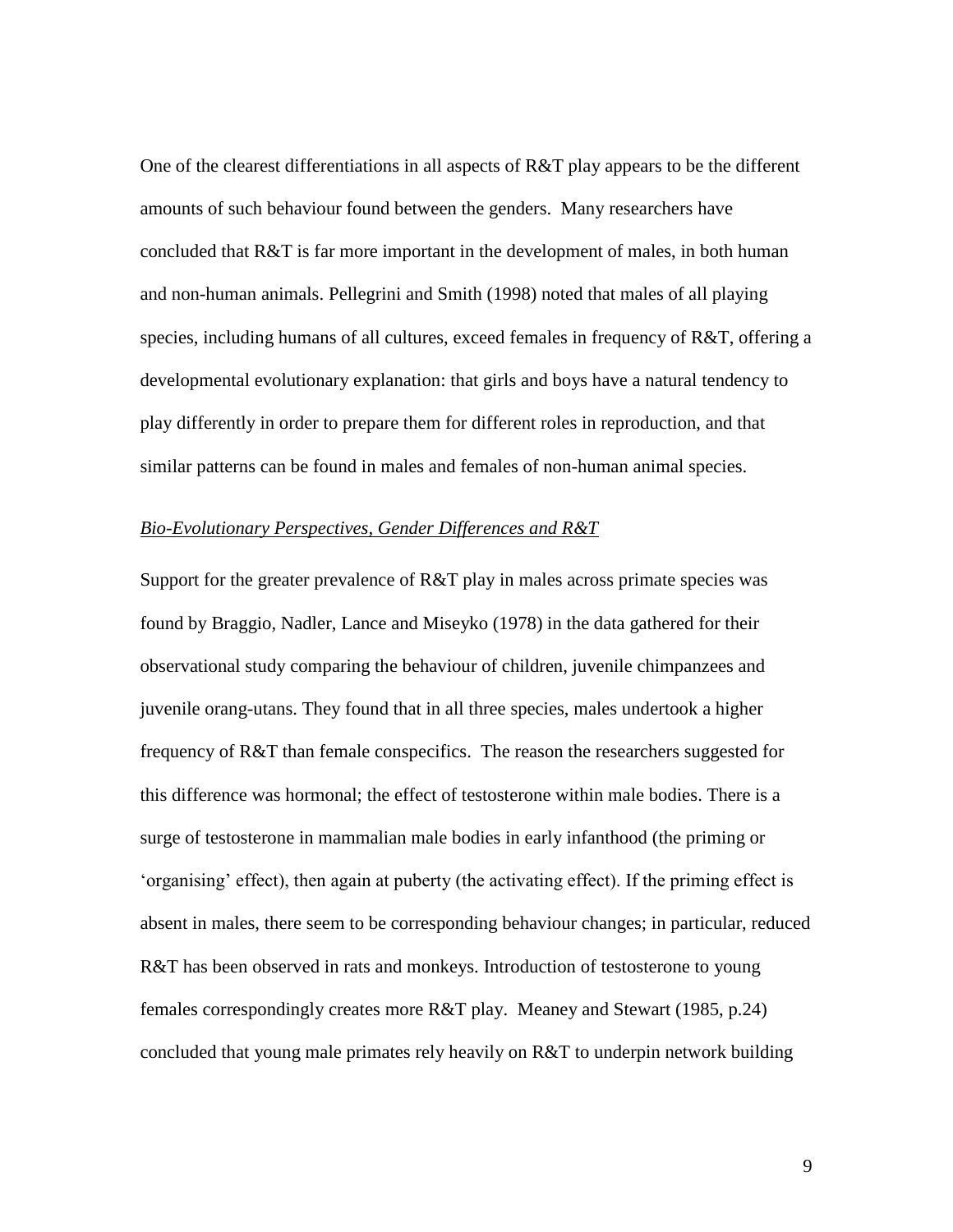within their peer group, and as such, evolutionary forces determine that 'play fighting represents one of the few behaviours that is organised by early hormone exposure.'

The importance of testosterone in human gender development was demonstrated by Berenbaum and Snider (1995) and Hines, Golombok, Rust, Johnston and Golding (2002). Congenital Adrenal Hyperplasia (CAH) is a condition in children that results from accidental pre-natal exposure to male androgens. Berenbaum and Snyder (1995) found that girls with the condition showed a significantly greater preference for boys' toys and activities. Hines et al's (2002) study calculated the level of testosterone normally present in individual human expectant mothers' blood, and subsequently evaluated the behaviour of the resulting child at age 3½, finding that higher levels of maternal testosterone during pregnancy resulted in statistically significant higher rates of physically active play undertaken by the resulting female children. A corresponding finding was made in animal research, in that female rats carried in the uterus next to male rats showed more male-type behaviour (increased mounting). 'The mere proximity of a testosterone-secreting male foetus in the uterus is sufficient to have an organising effect on the behaviour of females' (Hall and Halliday 1992, p.116). Overall, there is strong evidence to suggest that testosterone plays a large part in the expressed play behaviours of young mammals, including human beings.

## *Social Constructionist Perspectives, Gender Differences and R&T*

Researchers working in the poststructuralist and feminist paradigms take a different view to those working in the bio-evolutionary area, proposing that 'gender is socially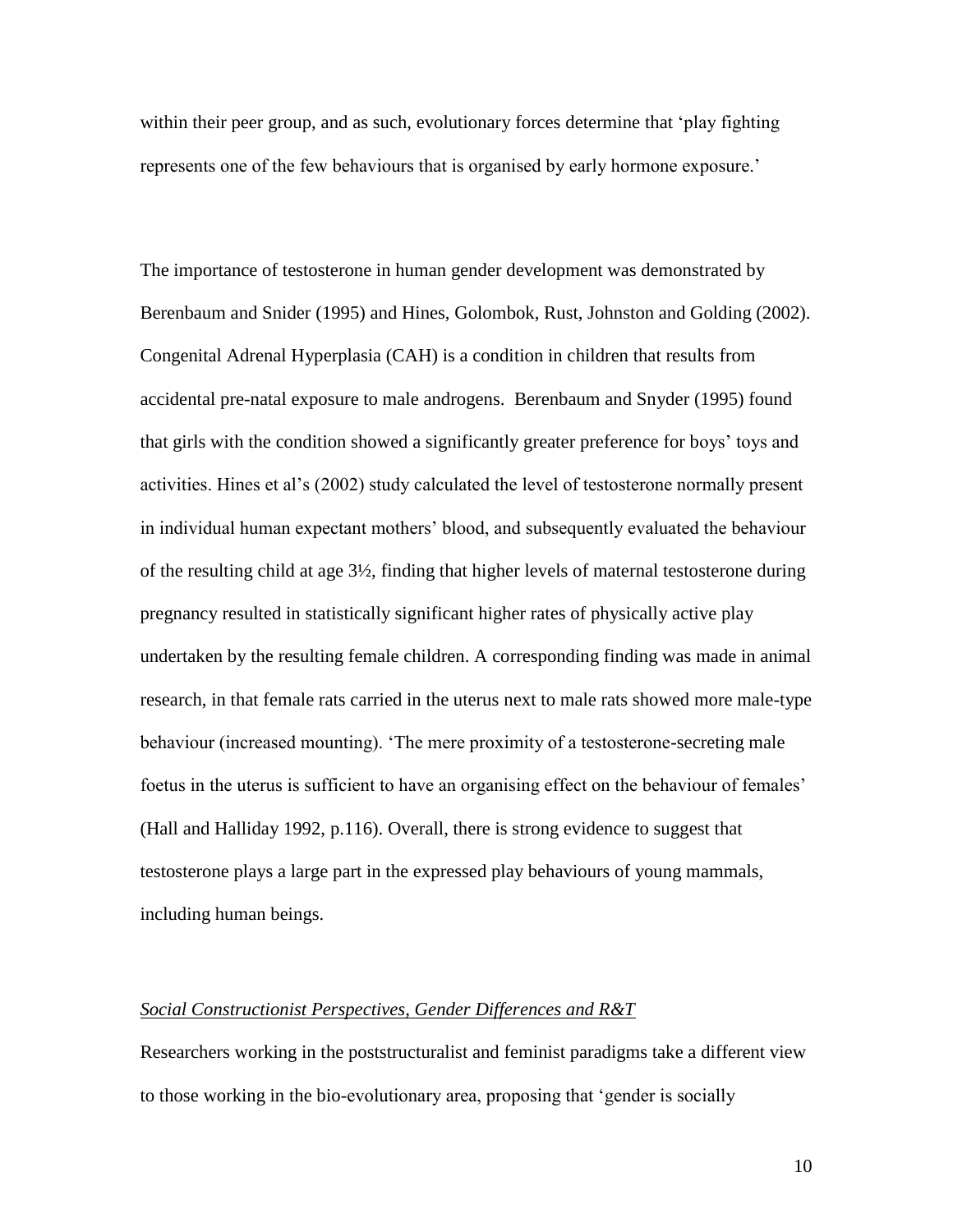constructed and the categories of masculine and feminine are developed in relation to one another' (Marsh 2003, p.59). However, their research tends to generate similar findings to those described by bio-evolutionary researchers. For example, Connolly (2003) found that his studies of children's primary school playground behaviour indicated clear differences between the play styles of girls and boys. O'Donnell and Sharpe (2004) proposed a clear difference between the genders: boys were far more dependent upon their peer group to construct their free play activities, while girls were more inclined to involve female adults. This conclusion directly corresponds with the findings of Meaney and Stewart's (1985) research with non-human primates. O'Donnell and Sharpe (2004, p.90) additionally found that such perceived peer groups appeared to reflect boys' membership of wider social groups, giving them a forum in which to develop feelings of power which 'focuses their sense of nationalism and territory.' This finding does illustrate a singularly human phenomenon- the ability to use language, in which human beings can construct and communicate highly abstract ideas, such as the concept of 'nationalism'.

Some researchers working within the social constructionist perspective have attempted to teach children to challenge the traditional gender roles that they are exposed to within western society. Davies (1989) undertook a project which sought to deconstruct gender concepts by introducing children to fairy stories with alternative feminist constructions, but found that children of both genders showed a strong resistance to such messages. One of her subsequent suggestions was that the human race needs to think beyond the intrinsic connection of biological reproduction and romantic love within traditional gender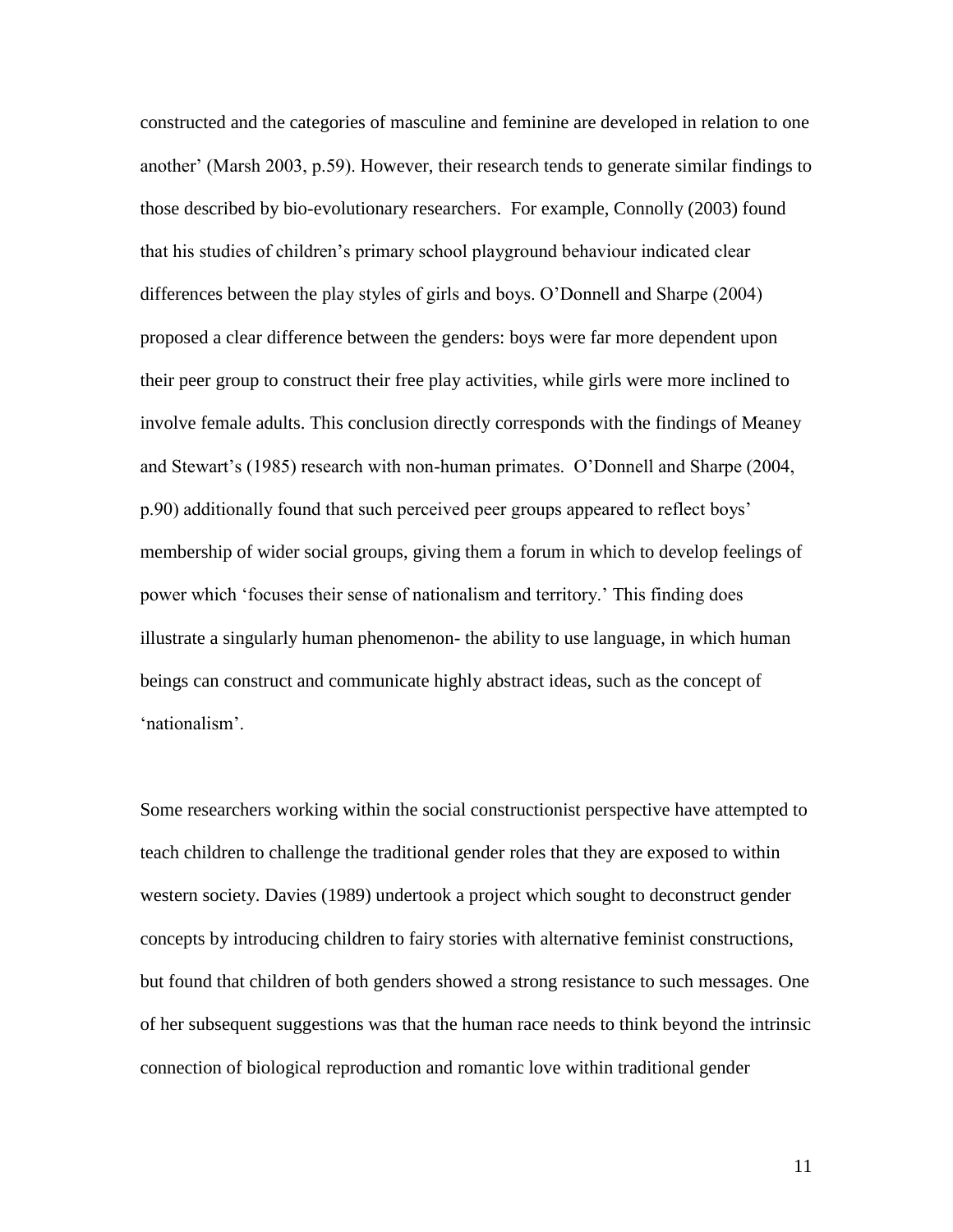narratives. We are left with the question of whether such a radical solution would be possible; given what we know about the evolution of species, and the action of testosterone upon the mammalian foetus, it seems unlikely that the difference that underlies the reproduction of the species would be so casually dependent upon environmental chance, giving human beings no natural, evolved psychological gender attributes at all. The role of language in human society, however, does mediate greater self-consciousness and flexibility of behaviour than is found in other mammalian species. An issue arising is the possibility of existing connections between evolved human biology and gendered ways of producing and understanding language. The following section considers this possibility, reviewing research relating to children's language in play within Western nursery and primary school environments.

## *The Role of Evolution-Mediated Culture and Narrative*

Are human narrative constructs underpinned by evolution? Bruner (1990, p.69) referred to this concept as 'the biology of meaning', in that human beings are creatures who have evolved to critically rely upon sharing the symbolic meanings present in language to live in their socially complex societies. He proposed that human beings understand many, sometimes overtly similar aspects of their world very differently, depending on the story or 'fabula' that they attach to them. Lyle (2000, p.55) correspondingly described human beings as a 'storying animal', making sense of their environments via stories and narratives, meaning that human beings live in 'a largely story shaped world'.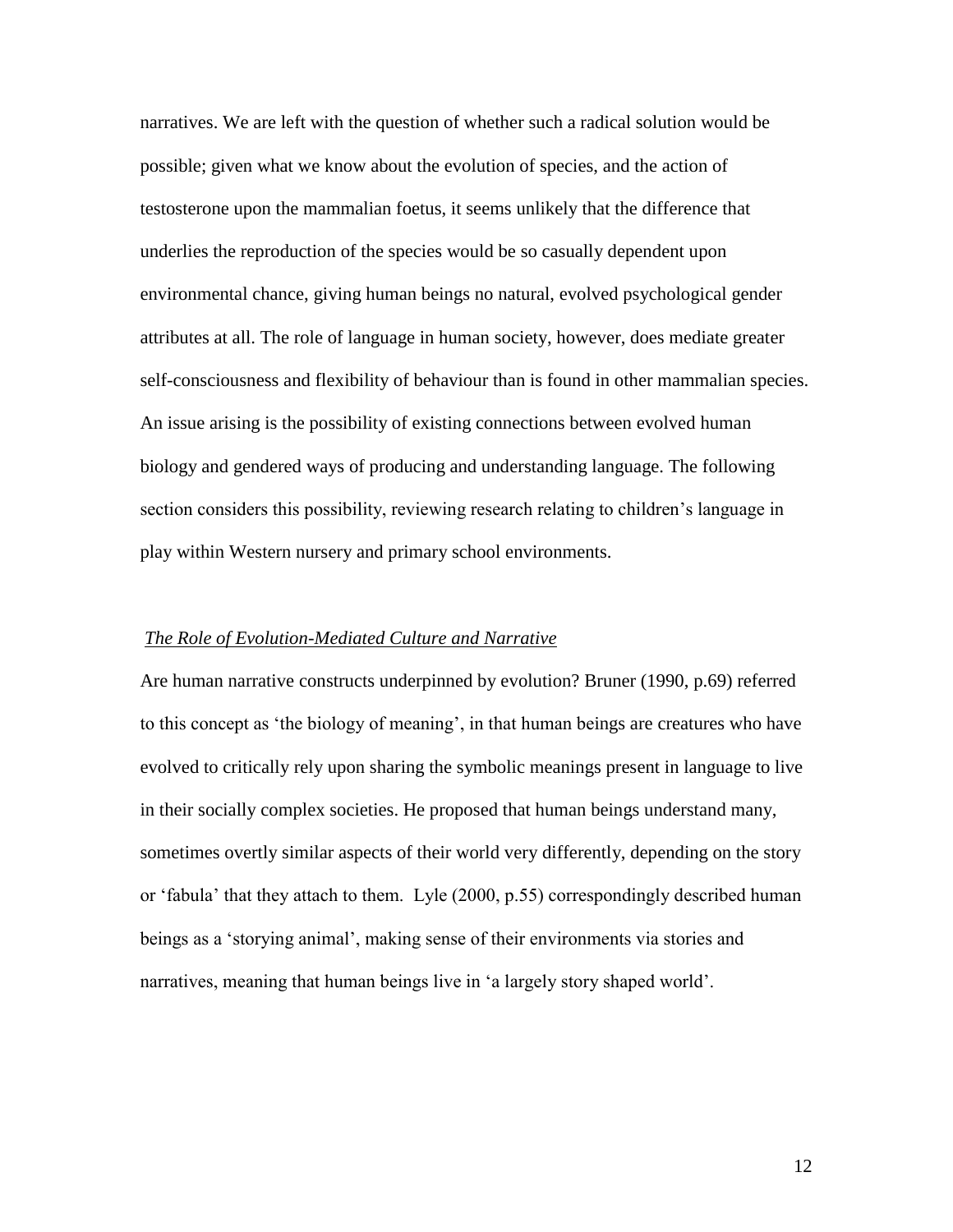An emergent question is therefore: do the genders construct rather different stories, originating from a gendered setting within an evolved neuronal template? Kyratzis (2000) summarised the current Early Years gendered language research evidence as follows: girls' conversation indicates that they are concerned with being nice, and creating intimacy and solidarity within their friendship groups, wishing to be seen by their friends as moral and loveable, while boys are concerned with being adventurous, risk taking and flouting authority outside the friendship group. They do not seek lovability, but they do have underlying concerns about the cohesion/ solidarity of the group. She emphasised subtle differences between these gender voices: 'narrative is a political activity, serving to establish political alignments by talk' (Kyratzis 2000, p.278), proposing that both genders vie for position in the peer group, boys seeking to be the most dominant, and girls the nicest. In summary, girls' talk has a co-operative surface structure but provides a framework where they can compete for 'likeability'; boys' talk has a competitive surface structure but provides a framework for companionship and group solidarity. Within each gender cohort 'narrative manages power, conflict and social ranking within friendship groups' (Kyratzis 2000, p.295).

A 'warrior discourse' among boys was also identified by Jordan (1995, p.76). She reflected 'we have, as far as I know, little in the way of explanation of how or why these narratives gain such a grip on little boys, but the evidence that they do and have done for generations is inescapable'. It could be suggested that the theoretical missing link in this debate may be the evolved gendered play behaviour described by bio-evolutionary researchers in non-human juvenile animals. It would follow that human boys and girls are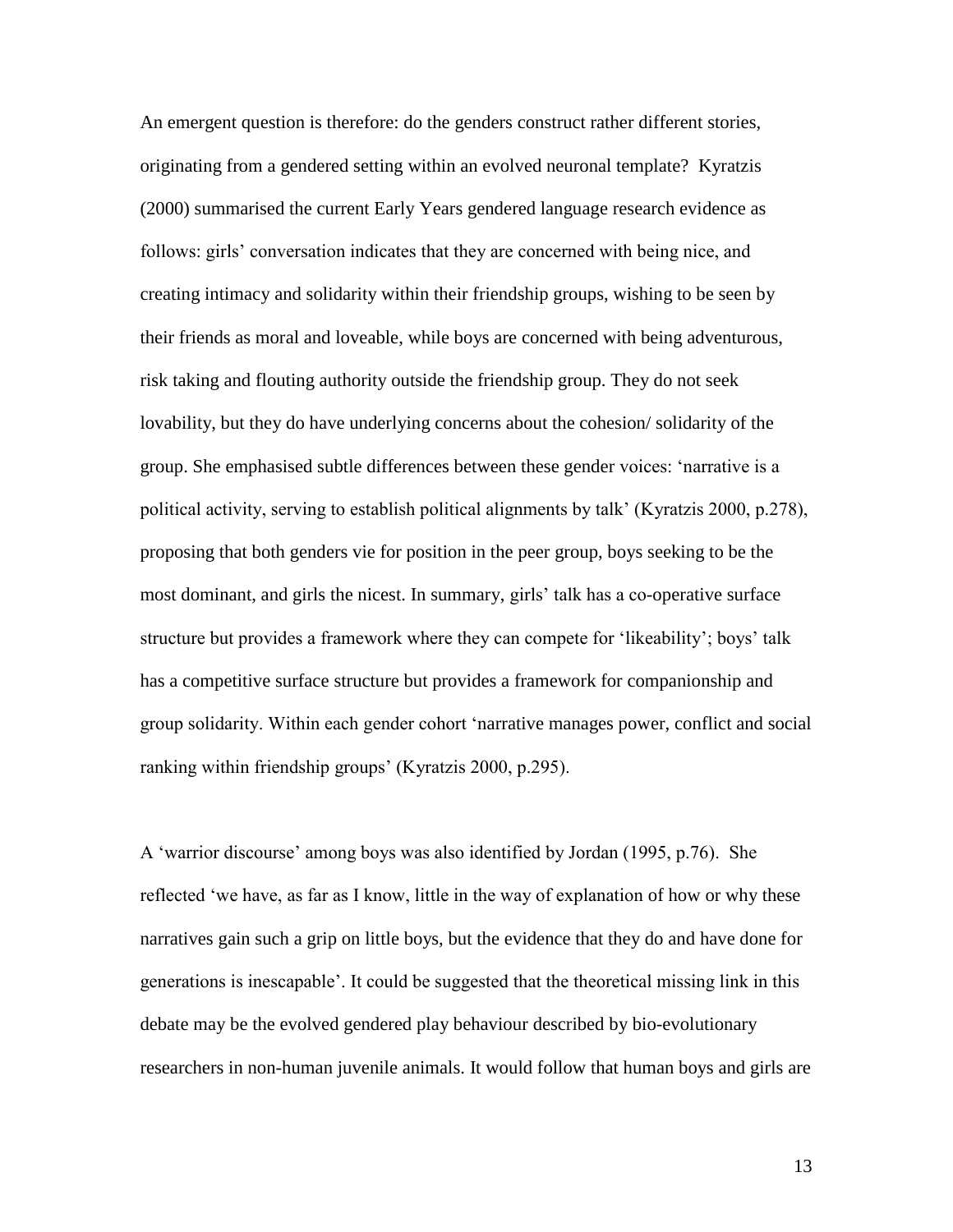influenced by their underlying biopsychology to build slightly different stories or 'fabulas' in active free play, biology and culture playing complementary roles in this process. Tomasello (1999) proposed that the human linguistic capability creates an emergent ability to understand other people as creatures with internal thoughts and motivations like the self, which in turn underpins a form of cultural evolution that is unique to the human species. The following section considers the emergence of a theory that attempts to encompass such developmental complexity.

## *Bioculturalism*

The biocultural approach has its origins within the concept of evolutionary psychology, outlined by Tooby and Cosmides (1992). These authors suggest that evolution did not just shape the physiology of all evolved creatures, but also the psychological architecture. Consequently, it is proposed that the analysis of human and non-human animal behaviour cannot be properly conducted without understanding the action of evolved cognitive structures, and that furthermore, with regard to socially complex human beings: 'the component parts of the population are individual humans, so any social dynamics must be anchored in models of the human psychological architecture' (Tooby and Cosmides 1992, p.47), suggesting that collective human social structures are an emergent property of evolved human psychology. Tooby and Cosmides proposed that, in agreement with mainstream anthropological theory, the last major evolutionary changes in human beings occurred to shape our physiology and psychology to cope with a Pleistocene huntergatherer lifestyle. This includes subtle differences between the genders, in that it is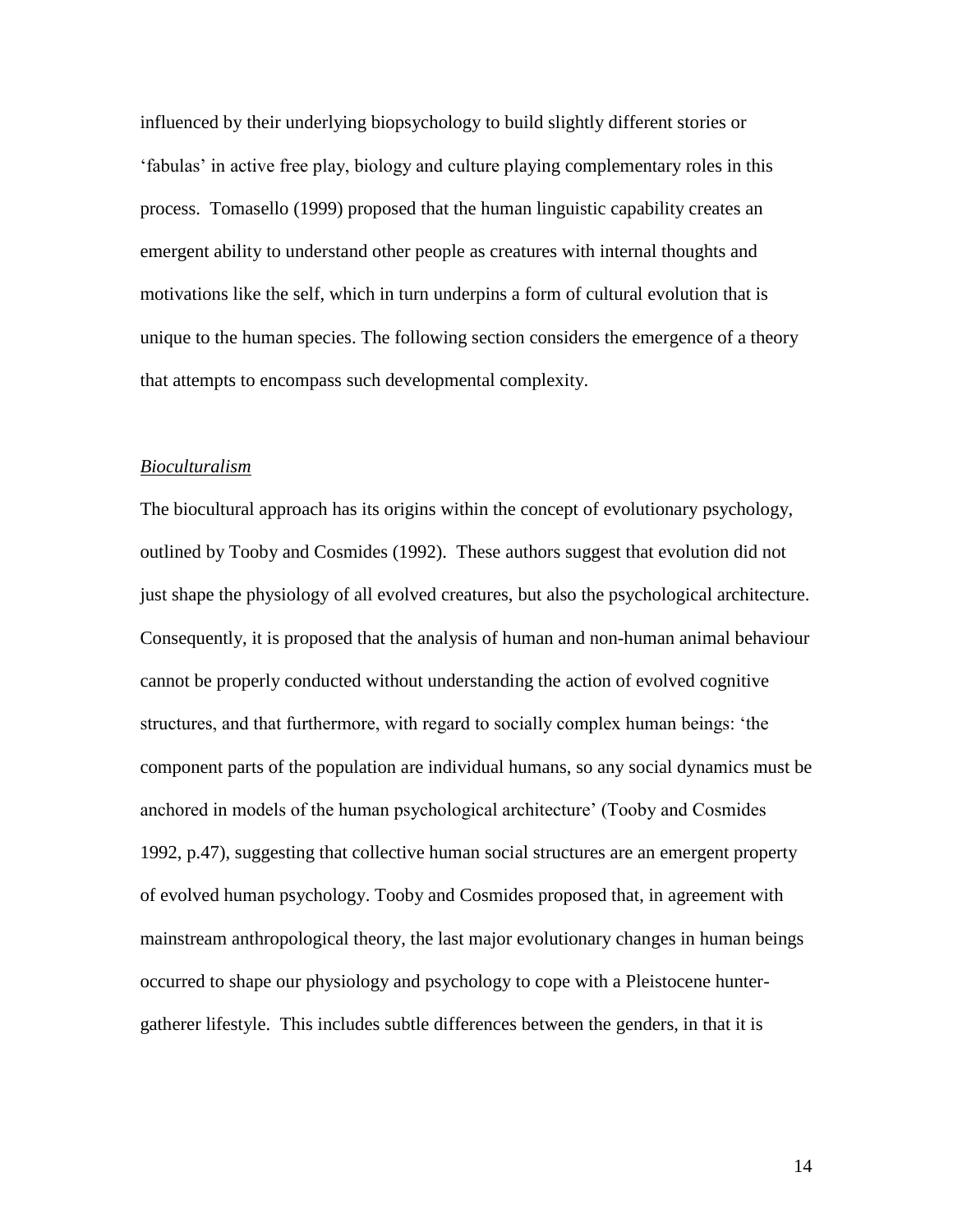proposed that they have evolved along slightly different paths to undertake different roles in reproduction.

Bjorklund and Pellegrini (2002) proposed a further theory of evolutionary *developmental*  psychology, averring that evolution has prepared human children with a specific human and gendered 'template', which undergoes much further development in interaction with the child's specific environment during the early years of life. These authors emphasised their opinion that free play experiences are of vital importance within this process, particularly in preparing children for complex social aspects of adult life, arguing that 'play seems to have been especially adapted for the period of childhood, and is what children are "intended" to do. Remembering this may cause us to think twice before modifying children's environments to achieve one goal (e.g. more focused learning opportunities at schools) at the expense of play' (Bjorklund and Pellegrini 2002, p.331).

The developmental systems approach, described by the biologist Oyama also proposed that human development occurs by interactive gene-environment construction rather than by 'a printout of a pre-existing code' (Oyama 2000, p1). A further theoretical basis for an 'equal effects' approach can be found within the work of philosophers Mallon and Stich (2000) who outlined the concept of 'bioculturalism', highlighting and synthesising the roles of biology, evolution and culture in the production of human behaviour.

There is thus a distinct dichotomy emerging from theory that has key relevance for the contemporary study of human R&T: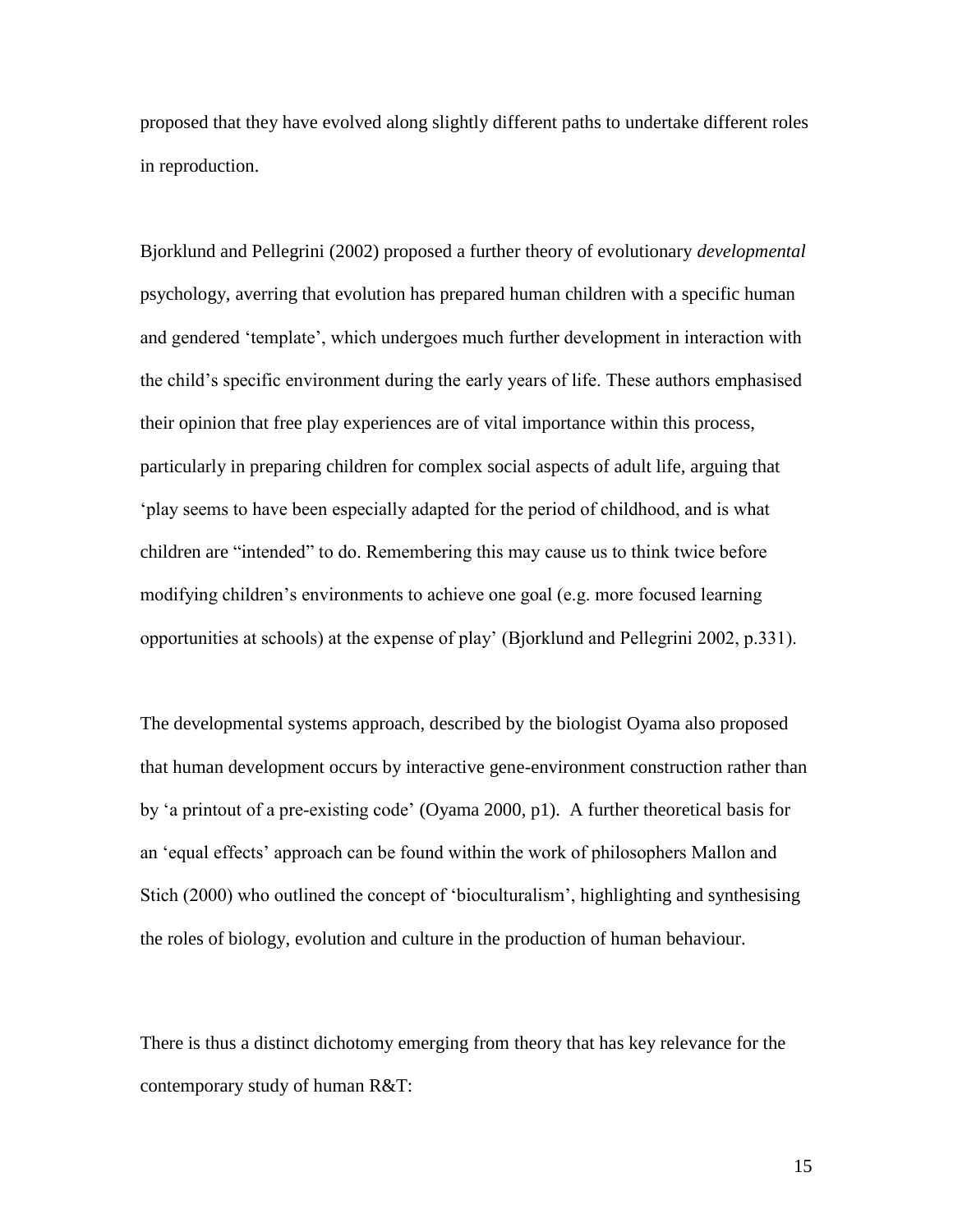- That the basic occurrence of R&T play in human children can be shown to have clear evolutionary roots in the non-verbal play of earlier species
- That such play in human beings is likely to show greater variability and complexity than that observed in animals due to human developmental complexity and the human ability to use language, resulting in play actions that use narrative and imagination.

Surely, if there is an evolved, gendered neuronal 'template', the indications are that it would not only have an influence upon the physical activities undertaken in play, but also, in human beings, upon the ways that they use language, and the fantasies that they create within free play activities in childhood. My own research was undertaken with the aim of investigating this possibility.

### *Introduction to the Research*

The majority of previous research focusing upon R&T play has been carried out to investigate the physical aspects of boys' R&T play (e.g., Pellegrini 1993a, Pellegrini 1993b, Dodge, Coie, Pettit, and Price 1990, Coie, Dodge, and Coppotelli 1982, Pettit, Bakshi, Dodek and Cole 1990). However, the research undertaken by the author focused equally upon both the play of both genders, with the purpose of investigating gendered narratives in R&T and chasing behavior. The participant establishment was a medium size primary school located within the suburbs of a large city in Northern England. It was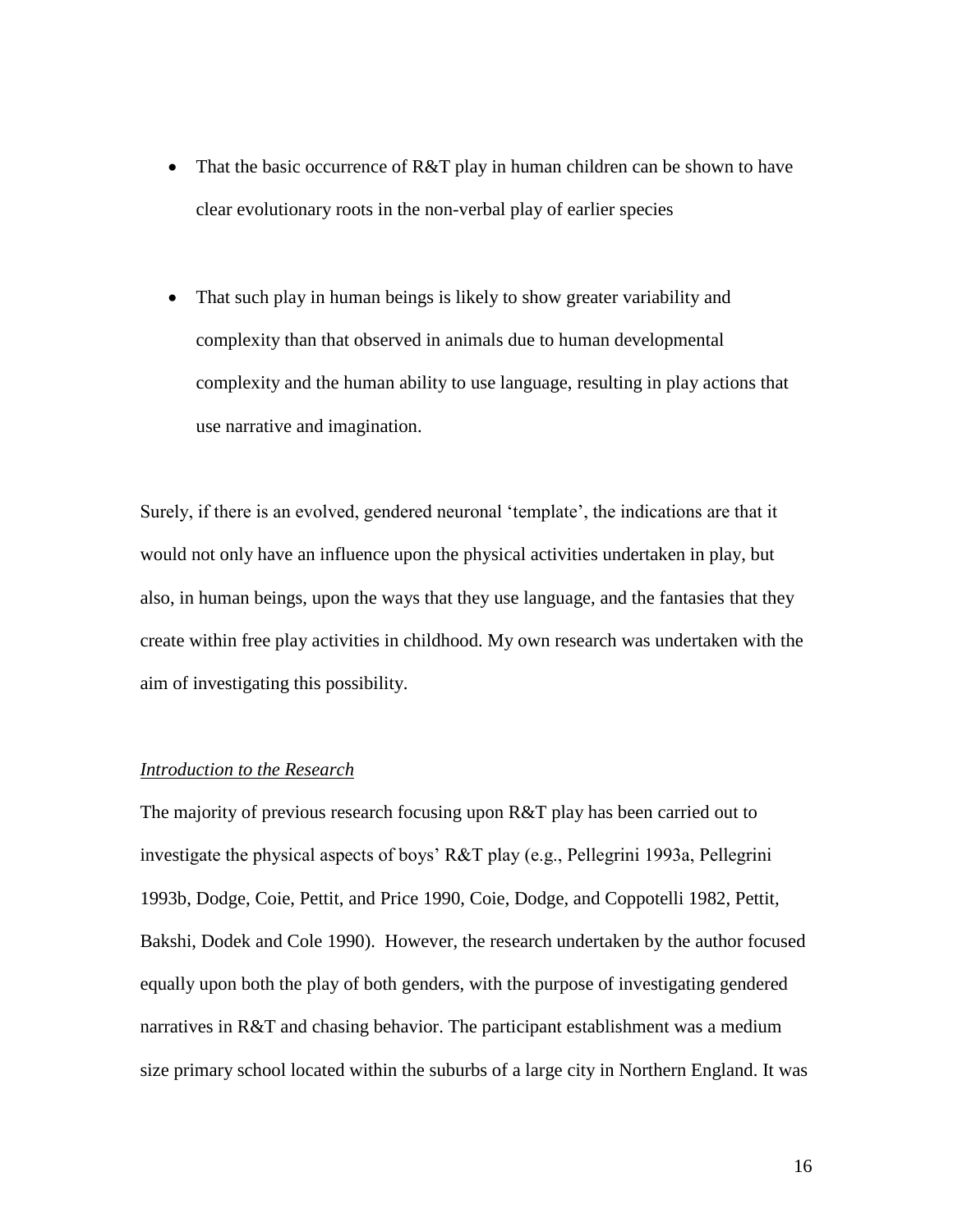selected for its relaxed attitude to playground-based R&T play, as it was the researchers' opinion that a school with a more structured approach to playtime (recess) might offer little opportunity to observe children in authentic free play. The participant school had an integral nursery class, which children attended from the September or January following their third birthday, moving up into the Reception class of the main school in the September following their fourth birthday, which is the conventional English practice.

I first met the children who were going to become my research participants in April 2002, towards the end of their nursery year. The principal participants of the research were nine girls and nine boys, born within the six months between September 1997 and April 1998. There was some additional emergent participation from children with whom this focal sample engaged in play within their school playground, and from adults engaged in the daily activities of the child sample.

The research was undertaken in an ethnographic, broadly participant observational fashion. I visited the children in nursery, arranged the necessary ethical permissions and carried out preliminary observations during their final nursery term between April and July 2002, during which time they got used to my presence and the experience of being observed by an adult speaking quietly into a small dictophone. The set of observations used as data for this piece of research were subsequently carried out between September 2002 and November 2003. The children were placed in the Reception class of the main school between September 2002 and July 2003, moving up to Year One (first grade) in September 2003.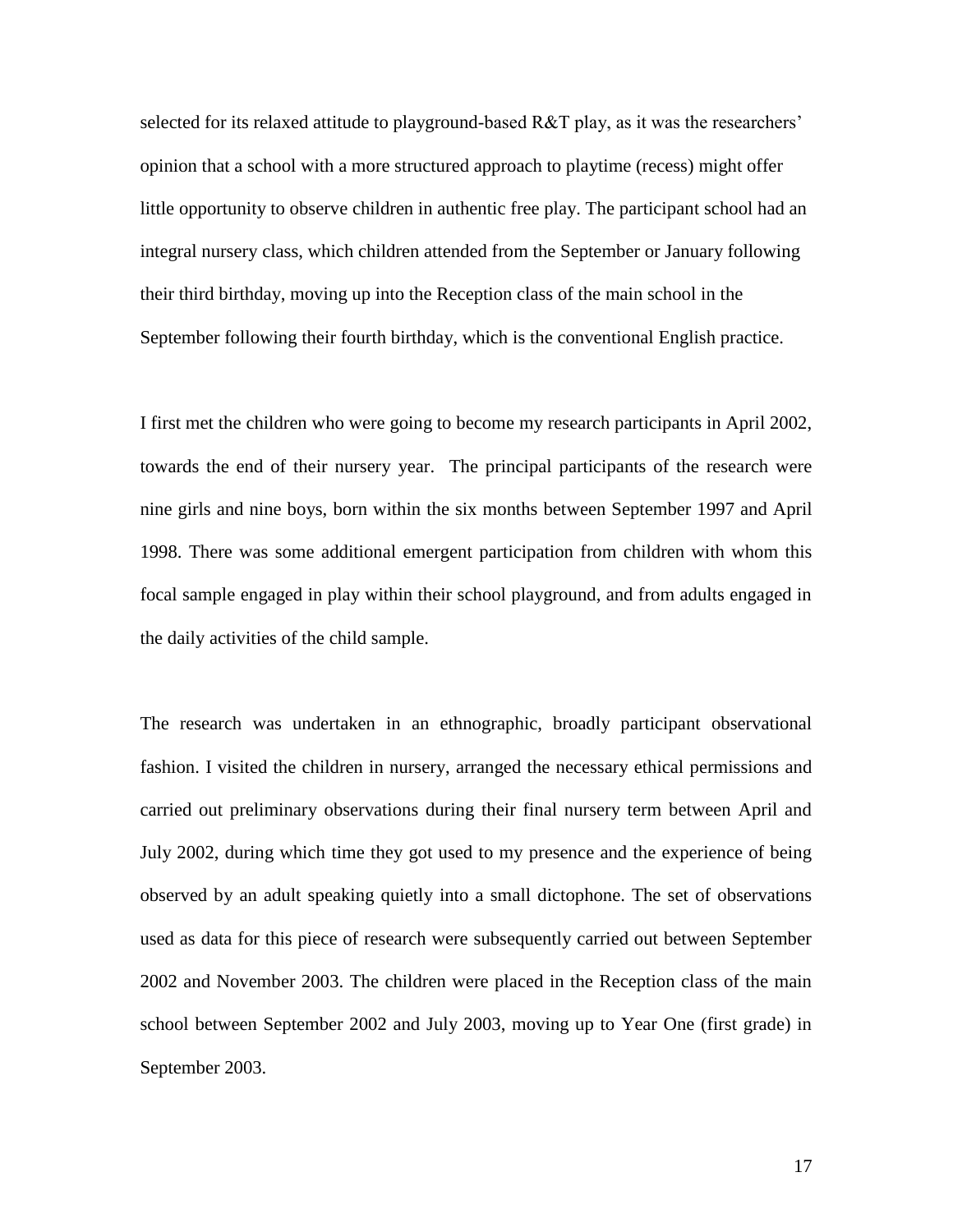I used the approach of modelling my interaction role with the children as much as possible upon a volunteer parent-helper in school, attempting the 'observer as participant' research methodology (Banister 1994, p. 39). I responded to children's requests for help with buttons and shoelaces, and overtures to 'show' objects, while avoiding involvement in any of the directive or play-theme generating adult roles within the playground and the classroom. My gender, age and previous life experience were probably helpful in this respect; in age and appearance I was a fairly typical example of a mother of children within this age group, and added to my professional role as a part-time teacher in a different establishment, I also had previous experience as a volunteer parent-helper at my own children's primary school. After a very short period of initial interest from the children (2-3 weeks) I was treated by the sample as part of their usual classroom adult cohort, being asked for help with various everyday practical tasks, occasionally shown objects of interest and otherwise fairly generally ignored.

I never approached the children on disciplinary matters, and where children initially asked me to referee arguments or deal with disciplinary issues I referred the complainant(s) to other relevant adults. After a few weeks I found that the sample and their classmates did not tend to bring these matters to my attention, or (as far as I was aware) avoid or hide minor behavior violations when I was present. I felt that I had taken a more naturalistic approach than that used by Blurton Jones (1967) who carried out observations of 3-4 year olds in a nursery setting during 1963-4, reporting that his technique was to be as unresponsive to his child participants as possible. I did not find, as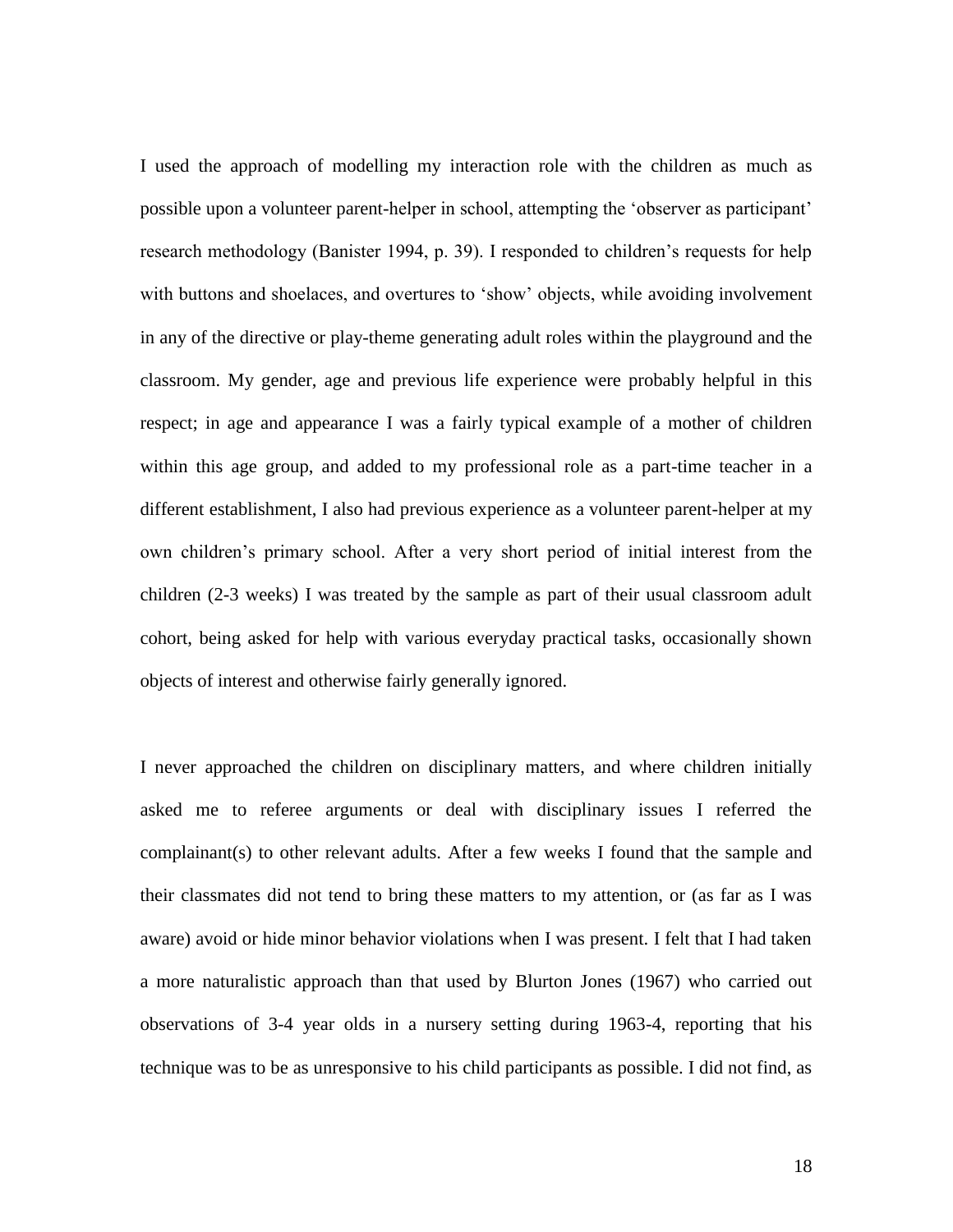reported by Smith and Connolly (1972) that the frequency of the children's approaches increased when I carried out basic routine interaction with them; however that might be due to my age and gender, as in the studies that Smith and Connolly referred to the researchers were all male, while, in similarity to the environment I was researching, the school staff were all female. Smith and Connolly reflected on the possibility that female observers might elicit less curiosity from the children, and my experience seemed to bear this out, possibly aided by the fact that several of the adults with whom the children regularly interacted in their nursery and reception class environments were volunteer parent (or more accurately, mother) helpers who frequently worked with small groups or individual children on craft or reading activities.

The principal technique used for the observations was that of 'target child' (Sylva Roy and Painter 1994, p.9). The final total of target child observations undertaken was seventeen male and sixteen female target child observations, two observations of fifteen of the focal group, and one observation each of the remaining three. Each child who was the subject of two observations was observed once during a playtime (recess) period (20 minutes) and once during a lunchtime period (approximately 40 minutes, depending on how quickly the child finished his/ her lunch and emerged into the playground). I also experimented briefly with a slightly different methodology; carrying out a target child observation while the child was wearing a radio microphone. The script of the child's speech was recorded on tape and separately transcribed. I carried out 5 additional 'target area' observations (Sylva et al 1994, p.9), focusing on the regular soccer play that took place on the grassed areas during the summer term, mainly involving the Reception and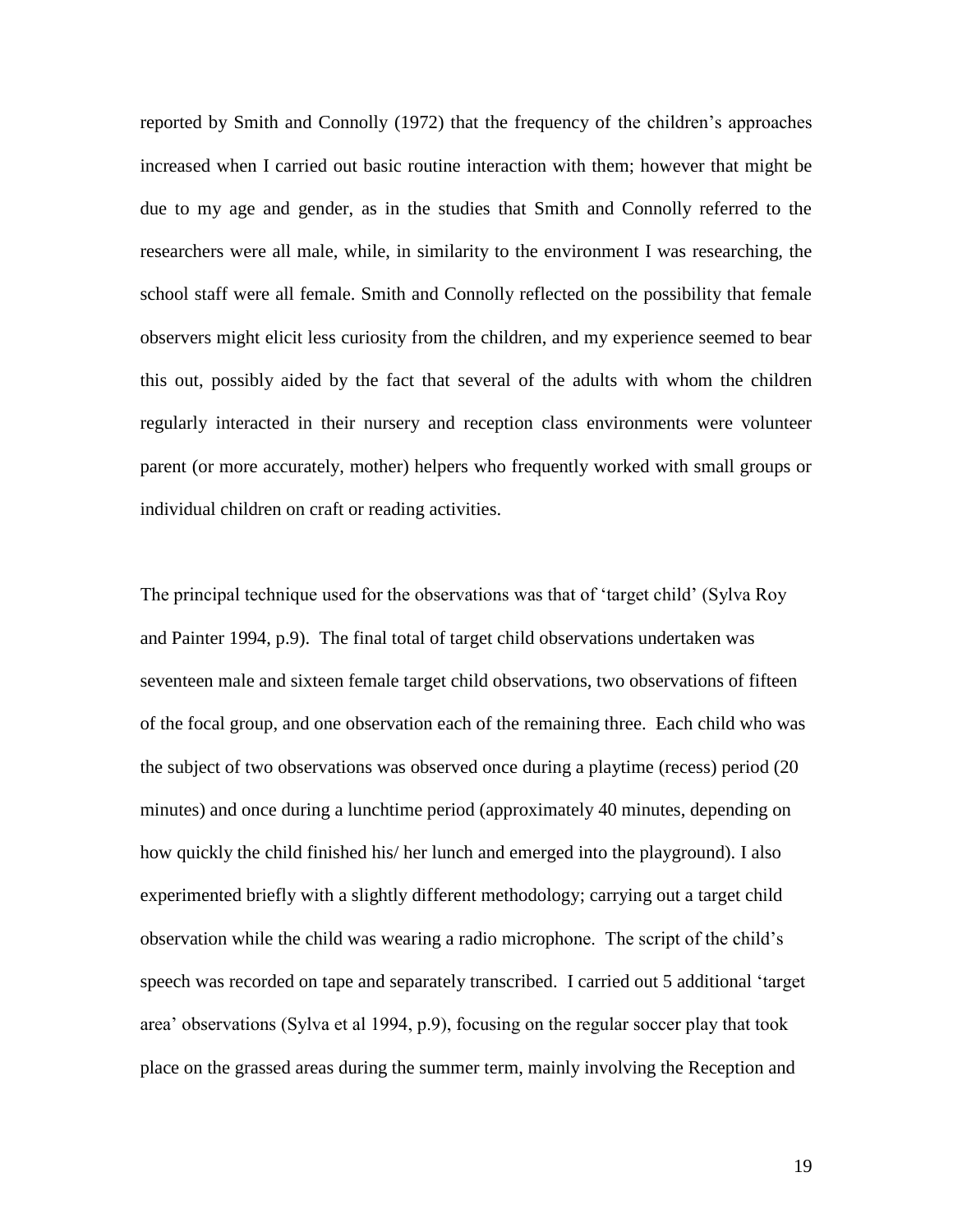Year One (equivalent to first grade) boys. My final 6 observations were carried out as 'theoretical sampling' (Strauss 1987, p.39) over the autumn term September 03- November 03, directing the investigation flexibly towards specific R&T play that occurred among the sample, rather than focusing whole observation periods towards the interactions of individual children or interactions within specific areas of the playground.

My usual procedure was to walk around the playground dictating my notes quietly into a dictophone, standing approximately 10 yards away from the relevant area or the relevant child and his/ her playmates. If a child reacted by stopping his/ her activities and looking directly at me, I would walk away for a few moments and look elsewhere, returning when the child(ren) were reabsorbed in play. This very seldom happened after the pilot period. When children became very absorbed in play I was usually able to move close enough to hear some of what they were saying; I also made a practice of chatting to them about what they had been playing during that play period as they walked towards their class lines after the bell had gone. I dictated my fieldnotes in an ethnographic style, describing all the target child's play activities, and associated language during the period of the observation, noting any interruptions, then fully transcribed the tapes. Where I carried out target area observations, I focused on the interactions of the children within the focal sample who were engaged in play within the area. A typical interruption during my observations was caused by the fact that children were allowed to go indoors to use the toilets during lunchtime breaks. I found that this sometimes caused an interruption of individual children's outdoor play for up to 10 minutes, particularly with respect to the girls who tended to chatter in the hand washing area directly outside the toilet cubicles.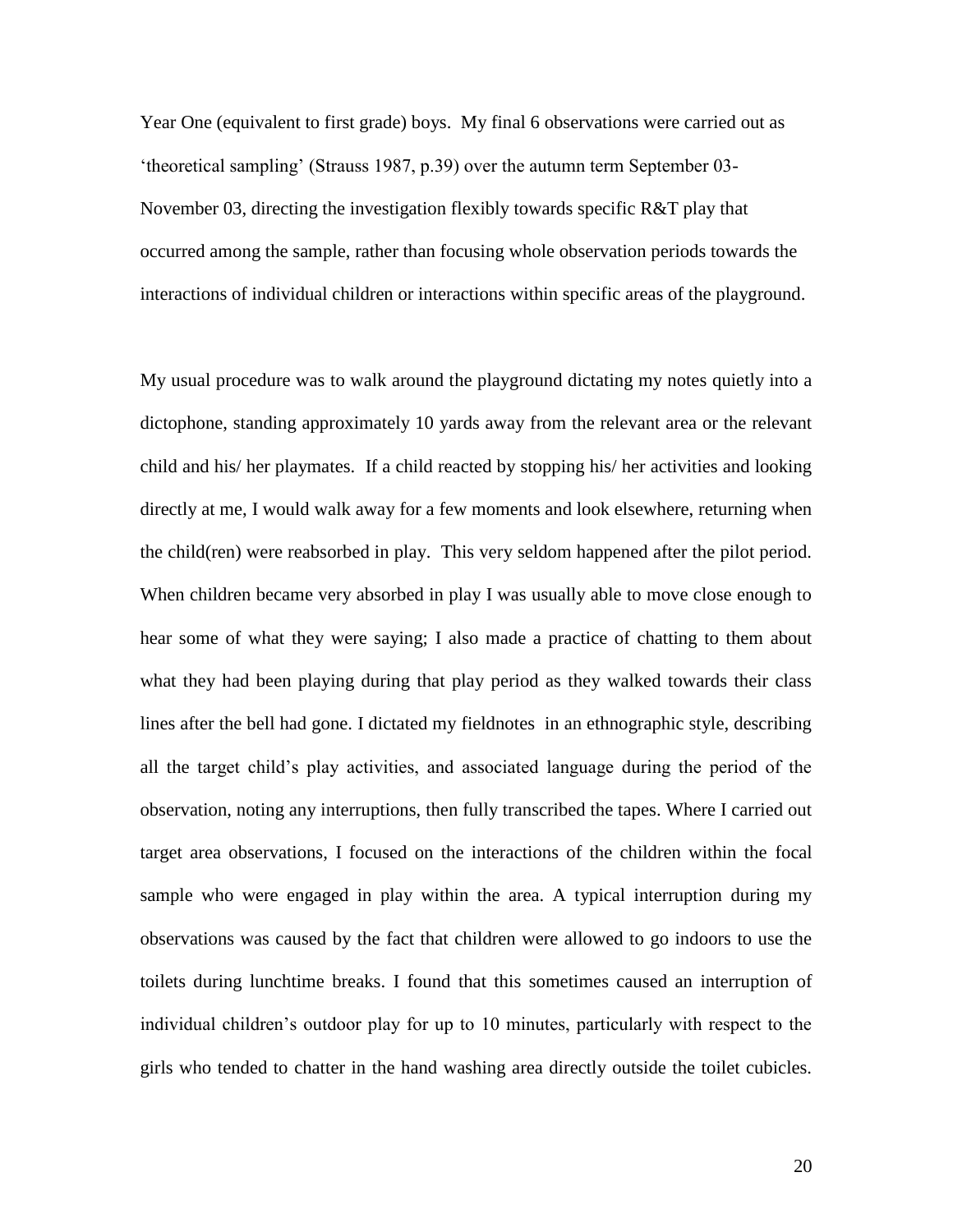Pellegrini (2005) also noted that girls were more likely than boys to find strategies to avoid being outdoors during stipulated outdoor play periods.

## *Analysis: Introduction*

Each observation transcript was summarised onto an observational data sheet. I then organised the summarised data into gender-based groupings with sub-sets for girls' play, boys' play and mixed gender play. Using these references, I returned to the full set of fieldnotes and collated all the information relating to the children's 'scripting' of their R&T play under the headings of girls, boys and mixed gender play. I found that several such scripts could be divided into over-arching themes (for example boys chasing/ girls fleeing) with more detailed stories being attached to specific episodes of play, which varied from play session to play session. These had a certain pragmatic quality in that the specific story tended to be tailored to the available play environment at the time. For example, in hot, dry weather, part of the process was likely to involve children lying on the grass for short periods of time to signify that they were 'out' of a game, while in wet weather the process was changed so being 'out' was signified in a different way, for example, standing against a wall. This was predicted by the findings of Pellegrini, Huberty and Jones (1995) who found that temperature creates a clear effect upon children's play activities. In order to define an over-arching theme underlying a particular story I deemed this a 'narrative', while the specific story was called a 'fabula', the latter term being taken from Bruner (1986, p.45). Most of the R&T play observed appeared to have some aspect of narrative that engaged the children and directed their play, in the sense that the moment-to-moment activity involved had a specific meaning for the child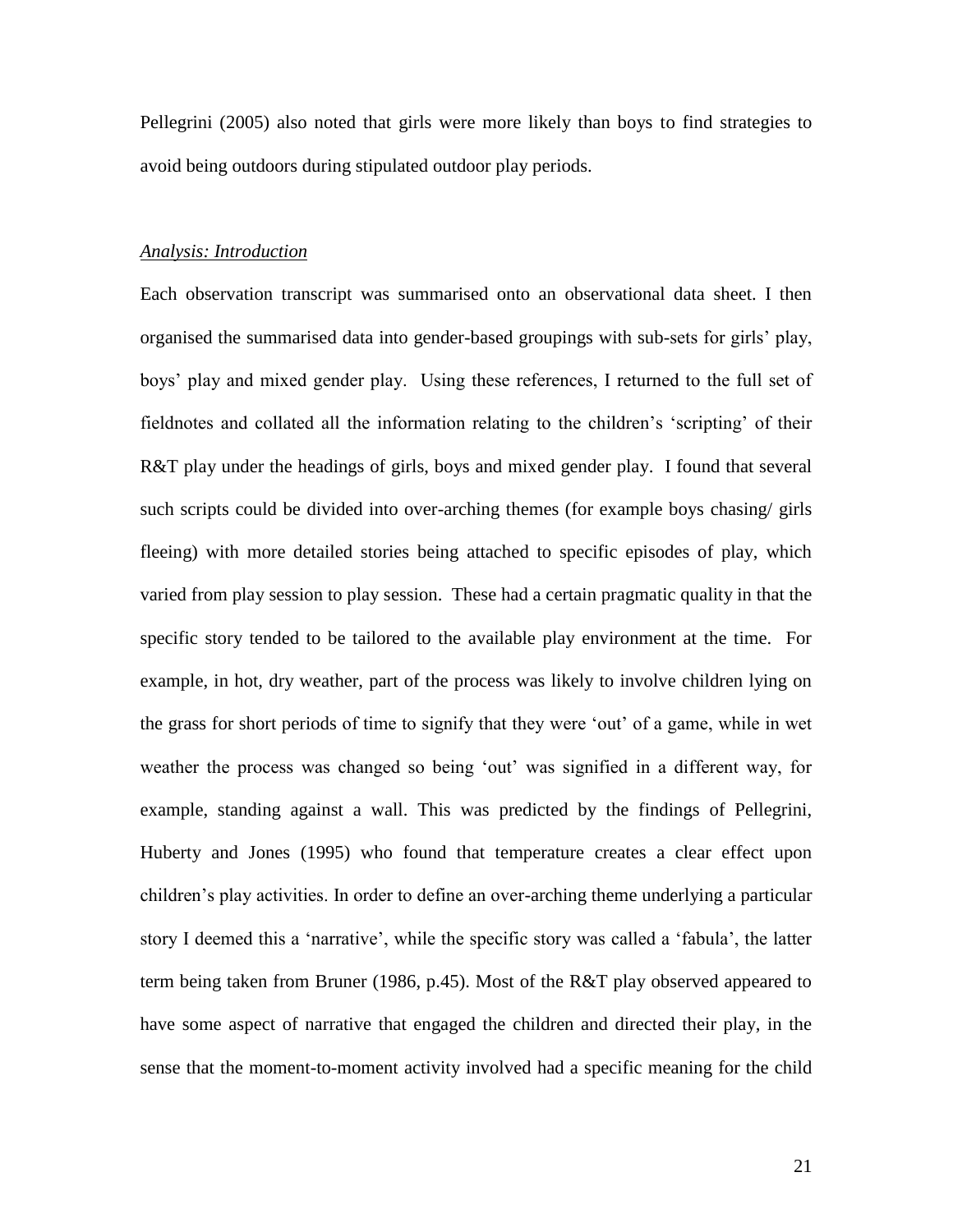or children concerned. Such narratives were not always located in fantasy; sometimes they were related to rule construction and negotiation. In the sections that follow, extracts from my original fieldnotes will be presented in indented italics.

#### *Analysis: Single Gender Play*

The rarity of girls only play is the first aspect to remark upon; only four target child observations of a total of thirty three containing R&T play involved girls only. One of these generated (arguably) the most complex and original fabula observed scripting an episode of R&T play, the story of a witch and a magic rabbit:

*'The girls invent a story for their chasing and catching game. Portia is a magic rabbit, Emilia is a witch who wants to turn her into wood and Marina is trying to save the rabbit from the witch'.*

Fifteen episodes of boys only play were observed during the target child observations; ten of these involved highly active R&T. In single gender R&T the boys tended to rely on current media for fabulas. Beyblades, a Japanese fantasy cartoon about spinning warriors was very popular at the time of my observations, and I observed several boys' spinning activities where they pretended to be the 'Beyblades', sometimes taking on the names of the characters. It was this higher level of energy in boys' only play that separated the genders most distinctly. I observed a sustained all-boys' 'Robot Wars' game, based on a television programme featuring fighting robots. Superficially, this was chasing and catching play, as was the 'witch and magic rabbit' all-girls game. However the pace,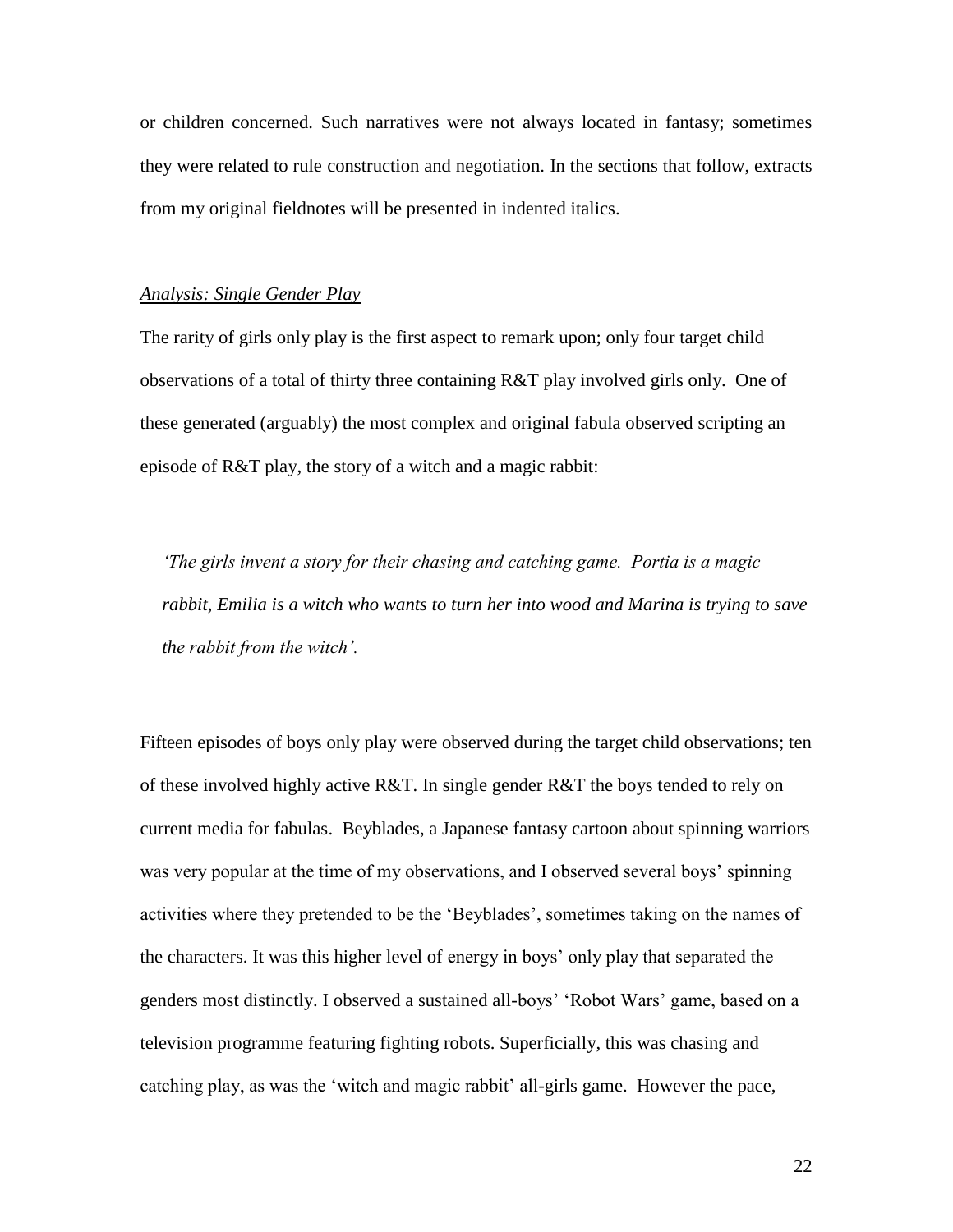roughness and particularly the nature of the contact between the players indicated subtly different gender orientations to chasing activity:

*'Caliban is play punching Paris with sound effects (pow, pow), Paris is chopping at Caliban. Later they tell me that the chopping motion is Mr Psycho's hammer'*.

*'Portia still has her hands up by the side of her head (rabbit ears). She runs away and then back to Emilia. Emilia puts her hands around Portia and then Marina comes and puts her arms around them both…. The game also seems to involve*  Portia and Marina getting just so close that Emilia can nearly touch them, then *they laugh and pull back'*.

There was more direct physical confrontation in most of the boys' games observed, and less complex and coherent vocalisation than was observed in girls' play. Competing male claims of 'toughness' were also routinely made:

*'Lorenzo says "I'm one boy but I can tackle a thousand men". Iago answers "I can tackle lots of men."'*

*'When Paris scores, he says "like Beckham"…. When the bell goes he taps Iago on the shoulder and says "winners.. we the winners, 85-nil. We won, 85-100."'*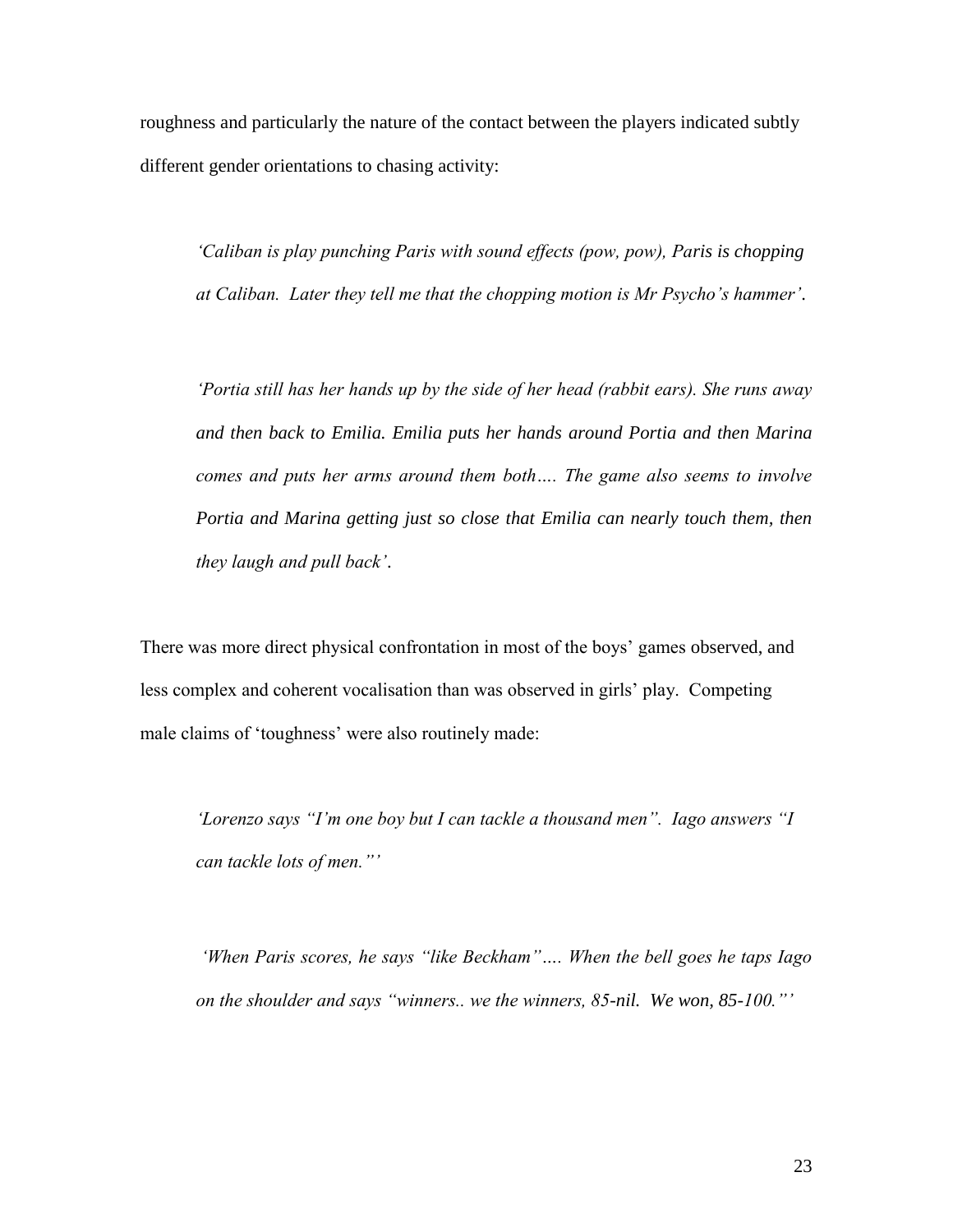I noted that when boys took on roles in fantasy play based on current television programmes that the largest and 'toughest' characters were most popular; for example two boys chose the role of 'Mr Psycho' (the newest 'toughest' house robot) in the Robot Wars chasing game. By contrast, the girls seemed more concerned to appear caring. In the witch and magic rabbit fabula, the youngest player was allocated to the most powerful but most villainous role, that of the witch, by the two other players who were several months older and recognised 'best' friends. These findings add support to Kyratzis' (2000) proposal that individuals within boys' peer groups compete to be the 'toughest', while girls vie with each other to be the 'nicest'.

## *Analysis: Mixed Gender Play*

Fourteen mixed gender R&T play episodes were observed during the target child observations. Eleven were chasing games, eight of which were initiated by girls and three by boys. Girls tended to seek out a boy to offer an invitation to him to chase them. This invitation was typically signalled by a 'touch and run' action. The narrative underlying mixed chasing seemed to be quite predictable; boys pretended to be some kind of powerful, frightening creature and girls ran away from them. There was, however, quite wide variation in the specific fabula used, which seemed to be influenced by the weathermediated play environment.

In the winter months, the child chaser would often pretend to be some kind of 'monster'. There was a particular stance for this, an expression that can best be described as a grimace, teeth showing, hands up in a clawed position and a slow lumbering walk in the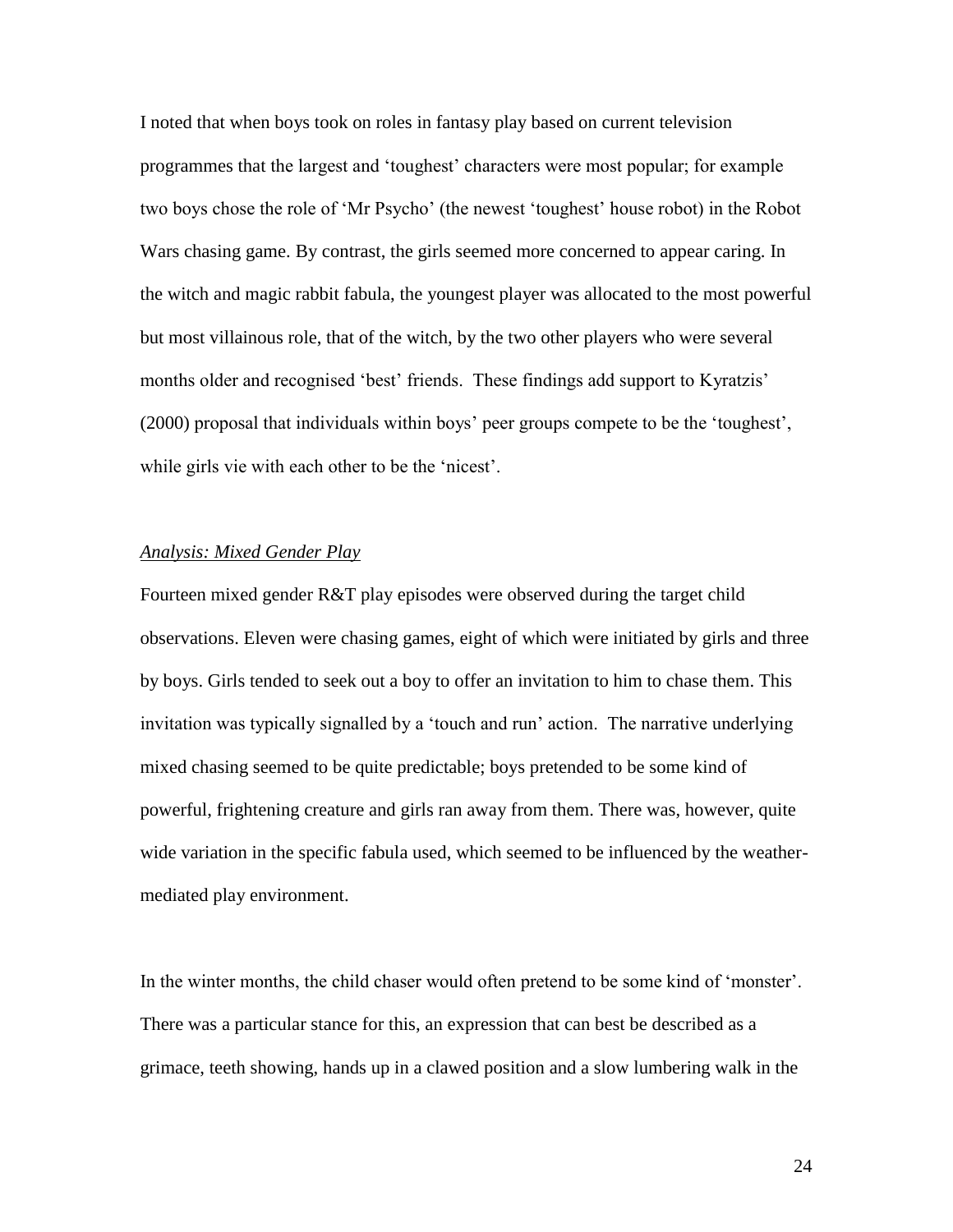style of an actor playing Frankenstein's monster. In all the games of 'monsters' I observed, I only observed a girl acting as 'the monster' once, in an all-girl play cohort for a short time before the group went to invite a boy to play. He immediately took over the role of 'monster' and chased them.

Other play fabulas underpinning chasing between the genders observed included a summer grass-based activity I described as the 'Poison Touch' game', where girls touched by the boy chaser laid down and 'played dead' until another girl's touch 'revived' them:

*'Caliban growls like an animal… he is sort of guarding his captive's 'body' while the other girls try to get past him to touch her'.*

I subsequently observed games with the same underlying narrative scripted by two further fabulas, 'capturers and captives', where boys and girls collaborated in a game where boys pretended to tie girls to a wall with imaginary ropes, where they had to stay until released by another girl, and a 'dodge and catch' game where girls ran past a line of boys while the boys tried to catch them as they ran:

*'Titania, Rosalind and Francisca line up by the wall while Corin, Paris and Oberon stand about six feet in front of them. The girls then scatter and run off, dodging the boys as they run. The boys have to try and catch them as they run past'.*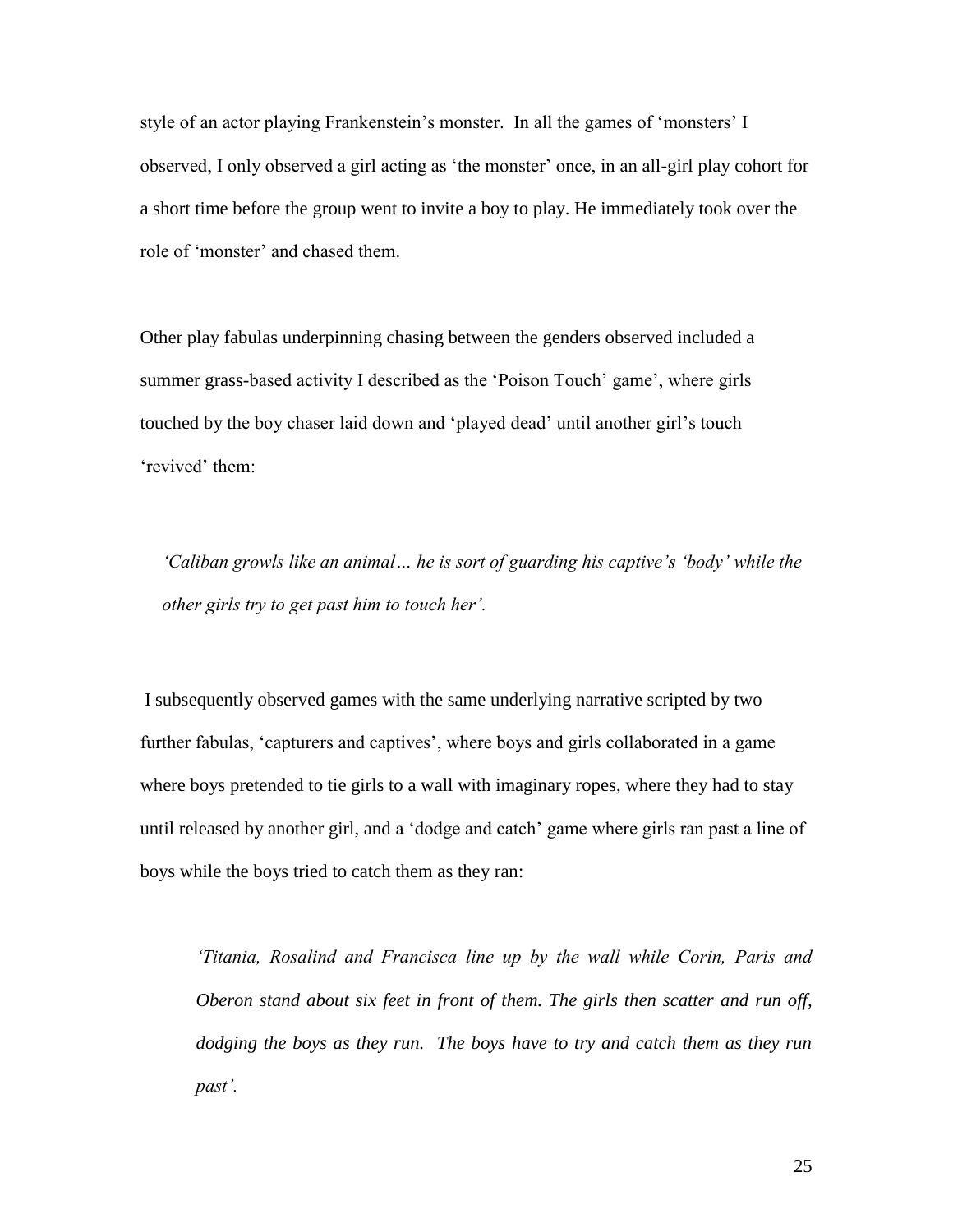While the children invariably described this type of mixed gender interaction as 'kisscatch', I never saw one kiss occur during any observation. There was also an incidence of 'kiss-catch' described in dialogue from one of the radio microphone transcripts, generating a description of 'kissing' incidents that I did not observe in my simultaneous target child observation. This was very much managed by Titania, the girl wearing the microphone, who called the boy back into play several times, issuing instructions relating to the specific girl that he should be chasing at specific times.

Speech transcript:

*Titania: You can try to get Francisca now….. (breathless ? running) mmm, mmm, Rosalind, you've got a kiss. Got (?name's) catched…., Rosalind's a kiss! I've already got a kiss twice. (Breathless) I've already got a kiss, have to catch to get a kiss. Desdemona is playing. You gotta get Desdemona. Desdemona, run!.... It's kiss catch, Desdemona! Run, run, run, run run! (Heavy breathing) Come on, Desdemona, run!.... Hamlet! HAMLET! Umm, umm, umm. La, la, (singing…… Hamlet…. Uh-oh. (Breathless, running). Ah! Got a kiss. Not time now! Oh, man, I got a kiss all over the place. Got kiss on my cheeks, kiss on my head. Oh, man. Rosalind! (Calls) I just got kissed!*

*Rosalind: Have yer?*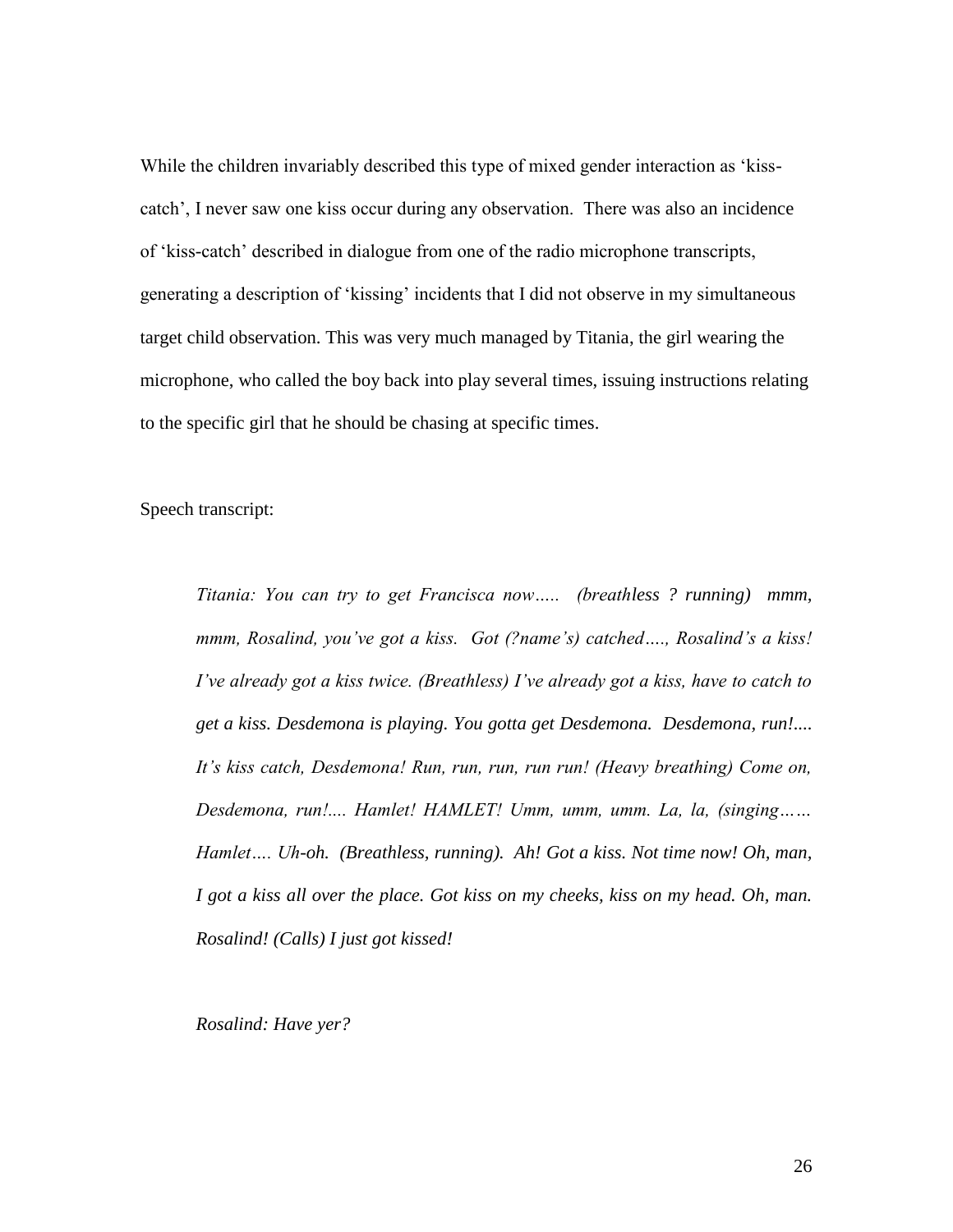*Titania: Yeah, and it were right there, it all went over.* 

*Rosalind: He kissed Francisca right there!*

*Titania: And mine went all over!*

*Rosalind: Oh, no.*

My simultaneous target child observation recorded that what had actually happened was that the boy had chased Francisca, wrestled her to the ground and had then run off, following which he had been called back into play by Titania and had unsuccessfully chased her and Rosalind for a brief period before going to join an all male group playing a different game. The duality of Titania's behaviour in her seemingly fabricated claims and clear organisation of the chasing process, coupled with the overtones of disgust when discussing the resulting male behaviour, and the appalled 'oh no!' response from Rosalind gives evidence that the children involved in this game were practising complex social skills, simultaneously competing and colluding within a highly gendered, independently directed activity.

Girls' complex orientations to kiss-catch also involved a clear role for the adult within such play. This was raised by one of the children, when I talked to a different group of girls, following another girl-initiated mixed gender chasing game:

*Researcher: Will you be playing at chasing again with Lorenzo at lunchtime?*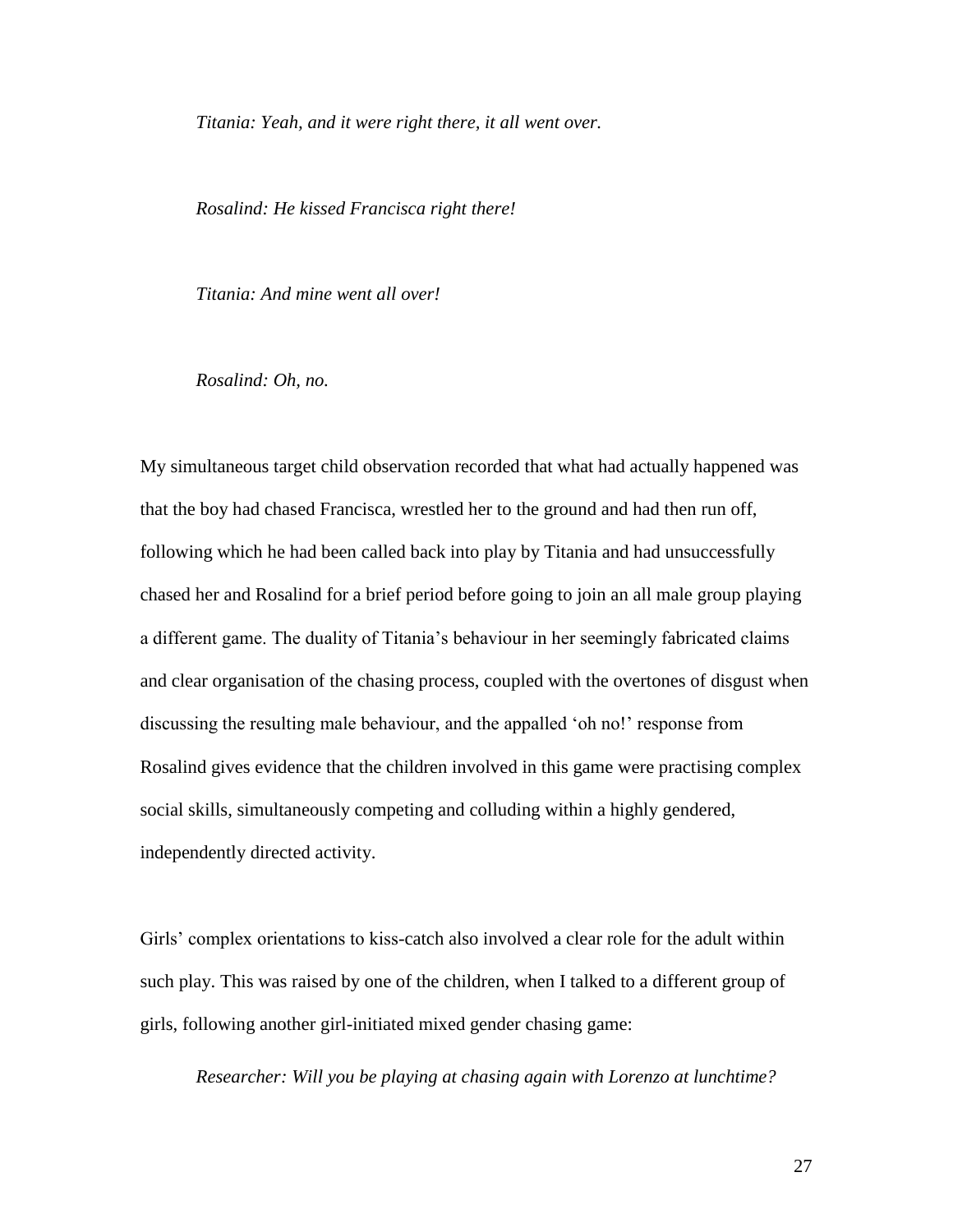*Celia: Yes, if he tries to catch me. Researcher: If they catch you, do you try to catch them? Celia: Yes*

*Researcher: What do you do when you catch them?*

*Celia: You tell the teacher.*

Where I observed adults dealing with situations relating to girls' routine complaints about boys, this often seemed to be part of the fun for both boys and girls, the adult reinforcing the girls' pretended outrage, and the boys being marked in public by the adult remonstration as a successful 'chaser' in front of both male and female peers. These behaviours seemed designed to ensure that the adult provided a mild admonishment to mark boys out as rule breakers. The female role in this process revolved around 'telling' behaviour, drawing adult attention to perceived male transgressions, often within the frame of one or two girls 'telling' on behalf of another female member of the group. Girls exerted a certain amount of power over boys in this respect, in that their construction of the 'telling' process could be a deciding factor in whether a mild (desired) admonishment was administered, or a more severe admonishment and 'time-out' punishment (undesired) was the eventual adult response:

*'Lucius hits one of the girls on the head with his cap. That seemed a fraction rough, and she is holding her head. Rosalind says "I'm telling". She walks off, the boys running behind her saying "no, no"'.*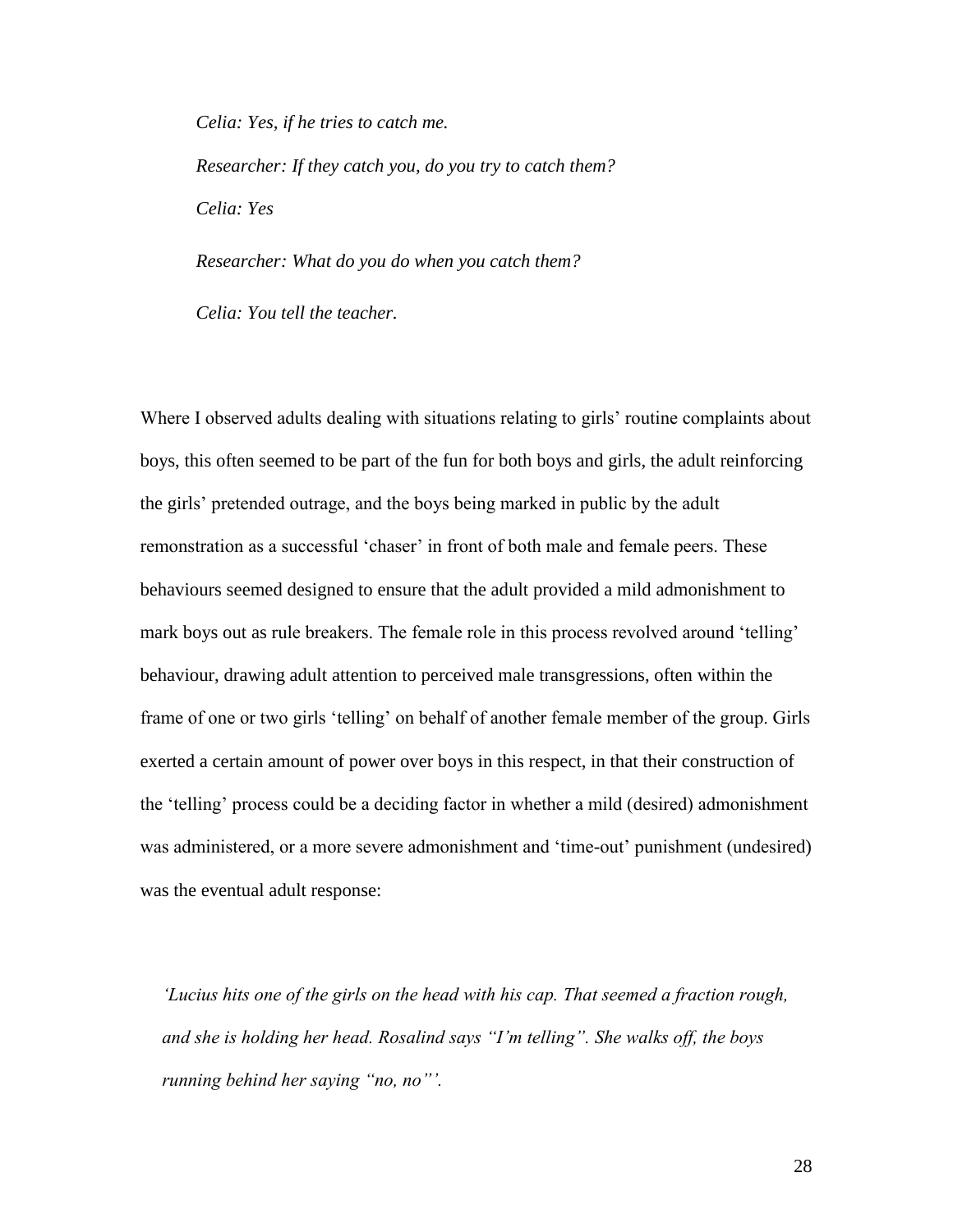This was a game where the girl who threatened to 'tell' had been the principal organiser, and had called the boys back into play several times before this incident occurred. Mixed gender R&T seemed to create a 'risky benefit' situation for boys, in which they clearly did not enjoy serious reprimands from adults, but appeared to use mild admonishments in passing to enhance their status, hence, when they judged that the adult response would be severe, they collaborated in an attempt to persuade girls not to 'tell'.

In summary, there appeared to be an intricate web of inter and intra gender co-operation and competition unfolding within such mixed gender chasing, the boys forming a 'hunting party' that might engage in protection of its members, but with the underlying competitive purpose of individual recognition as a 'good chaser' by peers of both genders and possibly supervising adults. The girls usually initiated the chasing games and subsequently competed to be 'most chased', while collaborating to protect one another from the boys' attention when it became too energetic, marshalling adult assistance when necessary. My findings indicate that not only do boys and girls create *different* stories within single gender play, but also *shared* stories within mixed gender play, that specify highly gendered roles. Moreover, R&T play puts children into real situations where they can simultaneously practice spontaneous, autonomous competitive and co-operative interaction, developing complex social skills that fundamentally underpin primate adult life. While it may be possible for a human adult to directly "teach" concepts relating to social and physical interaction skills via closely adult-directed activity, it is unlikely that the second-hand nature of such an experience will create the intricate neuronal pathways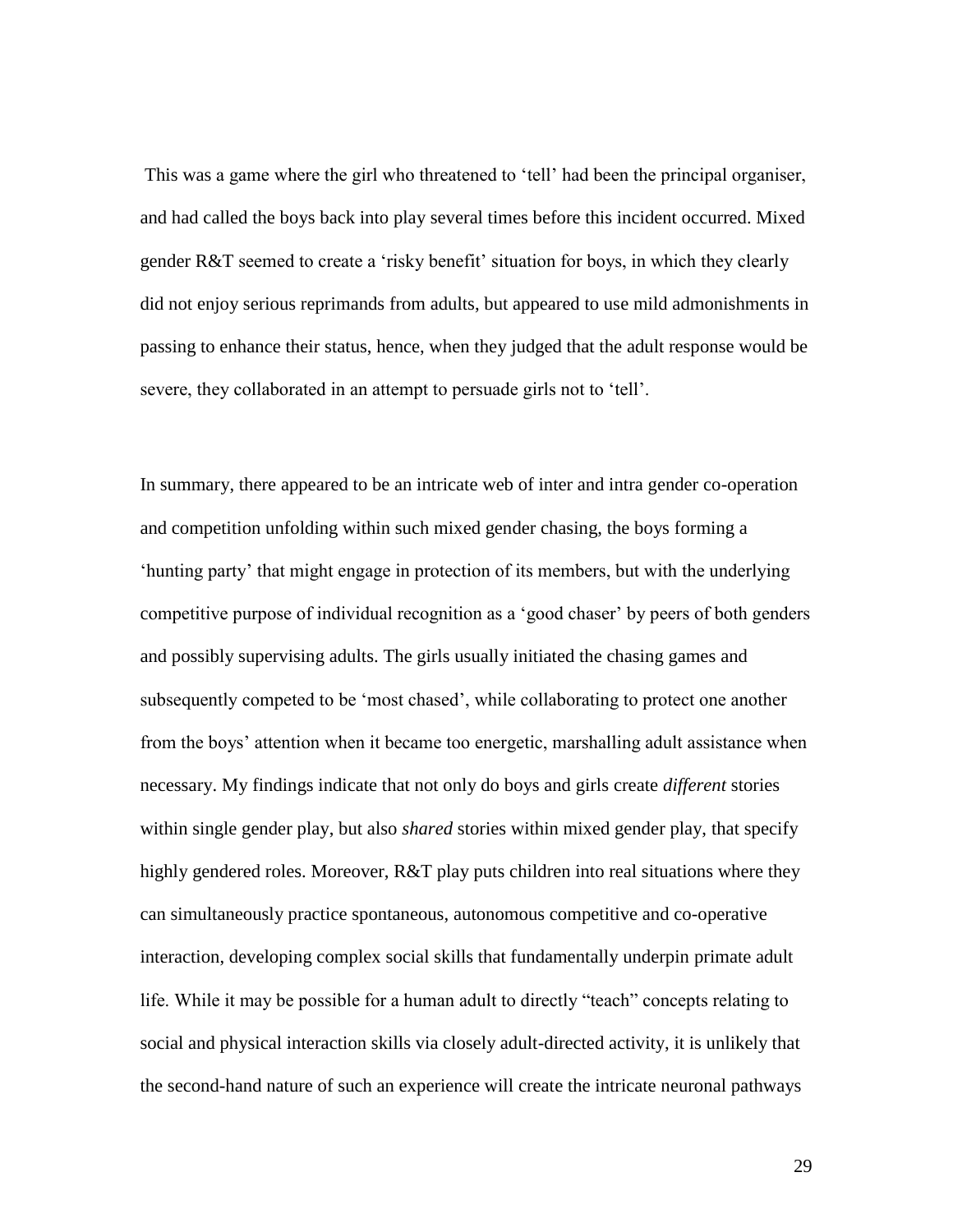that will be developed by a child who has the regular opportunity to independently test and recalibrate her interaction skills within the social 'classroom' of the playground.

This analysis contradicts the perspectives of some early years researchers, who propose that R&T is a poor developmental activity because such activities 'seem to evolve spontaneously with no opportunity for planning, feedback or correction' (Sylva et al 1980, p.64). But this fails to recognise that evolved, socially complex creatures use the feedback provided by playmates to self-correct, and in this way 'the developing organism functions as a resource for its own further development' (Oyama et al 2001, p.5). The evidence drawn together within this paper suggests that R&T is a natural and evolved juvenile behaviour that creates a vital socialising experience for all young primates, especially the 'storying' human being. The play style allows them to operate spontaneously within a forum which facilitates learning about complex physical and linguistic responses from other children of both genders, allowing the children concerned to create shared narratives through which they can practice independently controlled and motivated behaviour relating to both competition and co-operation within the peer group, whether they are male or female.

# *Conclusion*

It is suggested that R&T is the play-style where we most clearly see culture and biology interacting in the play of juvenile, evolved human primates growing up within a complex human social environment that is highly dependent upon original linguistic constructions. The R&T behaviour structure can be very effectively traced back to earlier mammalian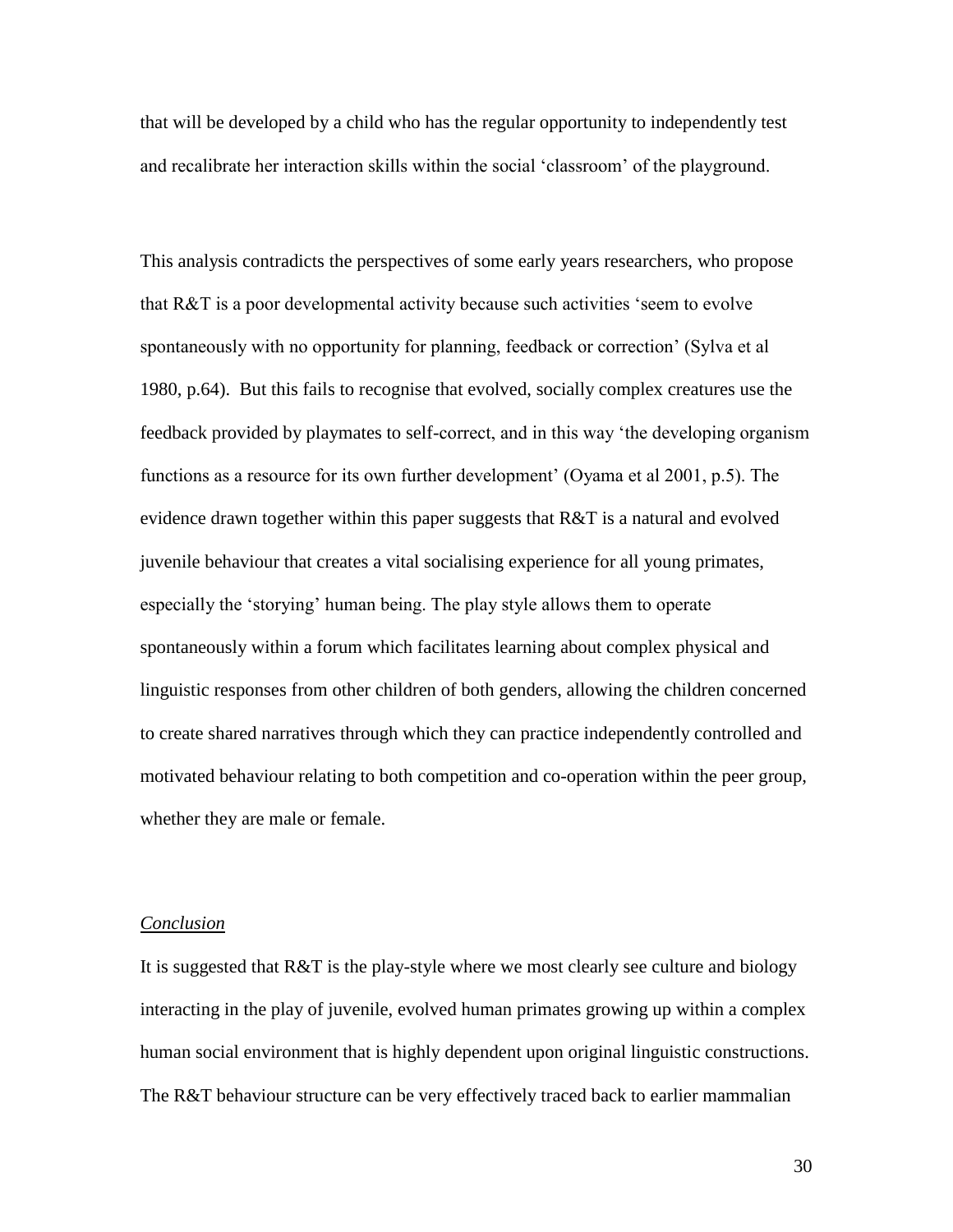species, but the uniquely human narratives that children invent to underpin and explain their R&T activities clearly mark the differences between the R&T activities of human and non-human animals. The principal emergent indication is therefore that more professional emphasis should be placed upon researching and facilitating (but not *directing*) the complex social skills that emerge in children's free play. It is hoped that this more holistic approach to human development will eventually lead the professional culture into an era in which children's outdoor free play is considered an equal developmental partner to structured educational activity directed by adults within formal classroom environments.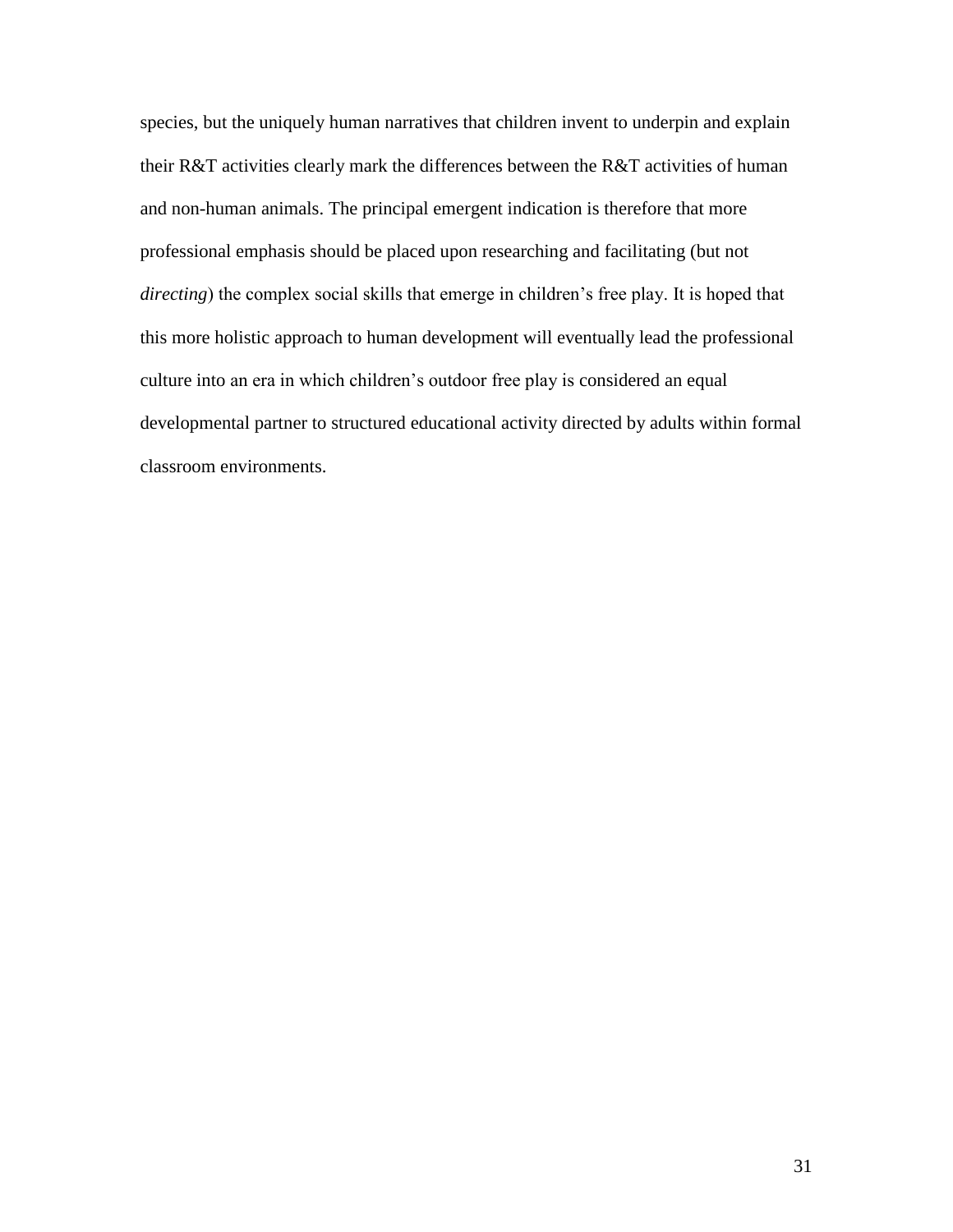#### **REFERENCES**

Banister, P., Burman, E., Parker, I., Taylor, M. and Tindall, C. (1994) Qualitative Methods, A Research Guide, Buckingham, OU Press.

Berenbaum, S. and Snyder, E. (1995) Early Hormonal Influences on Childhood Sex-Typed Activity and Playmate Preferences, Developmental Psychology, 31, pp.31-42.

Bishop, J. and Curtis, M. (2001) Play Today in the Primary School Playground, Buckingham, OU Press.

Bjorklund, D. and Pellegrini, A. (2001) The Origins of Human Nature, Washington DC, American Psychological Association.

Blurton Jones, N. (1967) An Ethological Study of some aspects of Social Behaviour of children in Nursery School, in D. R. Morris (Ed), Primate Ethology, London, Weidenfeld and Nicholson, pp. 347-368.

Blurton Jones, N. (1976) Rough and Tumble Play among Nursery School Children, in J. S. Bruner, A. Jolly and K. Sylva (Eds), Play: its Role in Development and Evolution, New York, Basic Books, pp.352-363.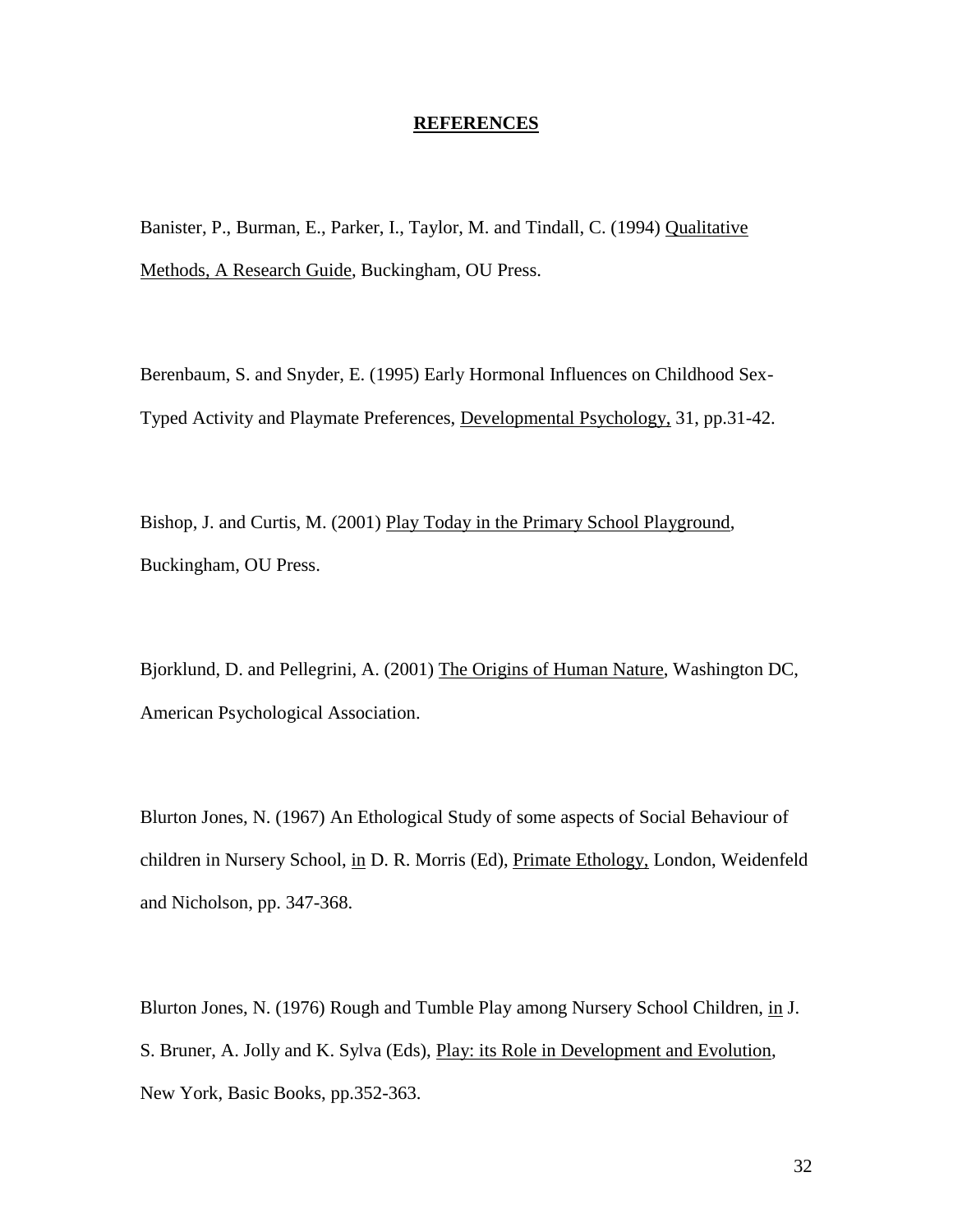Boulton, M. (1988) A Multi-Methodological Investigation of Rough and Tumble Play, Aggression and Social Relationships in Middle School Children, unpublished PhD thesis, University of Sheffield /6742.

Boulton, M. (1993) Children's Ability to Distinguish between Playful and Aggressive Fighting: A Developmental Perspective, British Journal of Developmental Psychology, 11, pp. 249-263.

Boulton, M. and Smith, Peter K. (1989) Issues in the Study of Children's Rough and Tumble Play, in M. Bloch and A. Pellegrini (Eds), The Ecological Context of Children's Play, New Jersey, Ablex, pp 57-81.

Braggio, J. T., Nadler, R. D., Lance, J. and Miseyko, D. (1978) Sex Differences in Apes and Children, Recent Advances in Primatology, 1, pp. 529-532.

Bruner, J. (1986) Actual Minds, Possible Worlds, Cambridge (MA), Harvard.

Bruner, J. (1990) Acts of Meaning, Cambridge (MA), Harvard.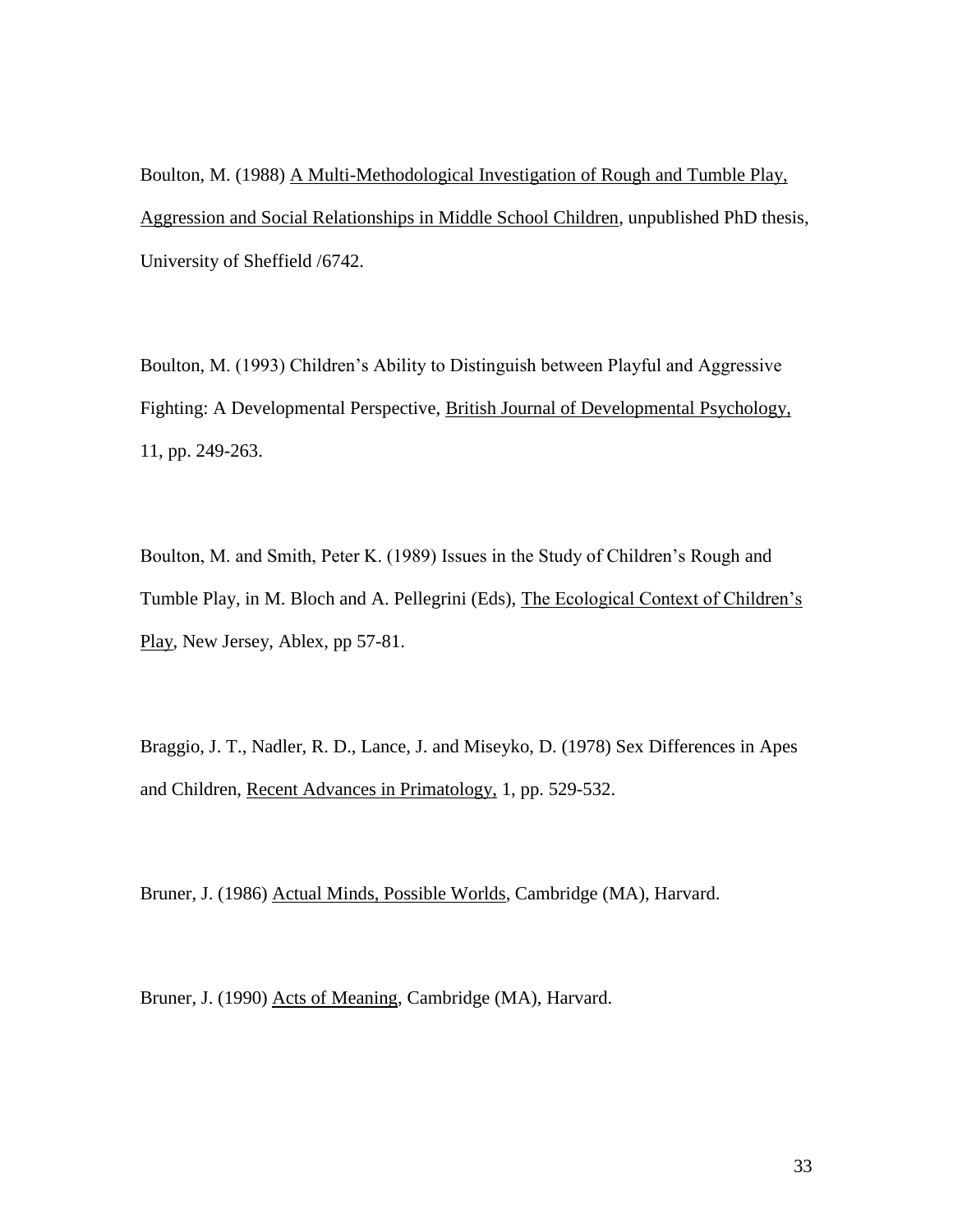Connolly, P. (2003) Gendered and Gendering Spaces, in C. Skelton and B. Francis (Eds), Girls and Boys in the Primary Classroom, Maidenhead, Open University Press, pp.113- 133.

Costabile, A. (1983) Five Expressive Motor Patterns of Rough and Tumble Behaviour in Pre-School Children, Monitore Zoologico Italiano, 17, p.187.

Costabile, A., Matheson, P. and Aston, J. (1991) A Cross National Comparison of how Children Distinguish Between Serious and Play Fighting, Developmental Psychology, 27, pp.881-887.

Davies, B. (1989) Frogs and Snails and Feminist Tales: Pre-School Children and Gender, Sydney, Allen and Unwin.

Fry, D. (1987) Differences Between Play Fighting and Serious Fighting Among Zapotec Children, Ethology and Sociobiology, 8, pp. 285-306.

Garvey, C. (1977) Play, London, Fontana/Open.

Groos, K. (1898) The Play of Animals, New York, D. Appleton and Co.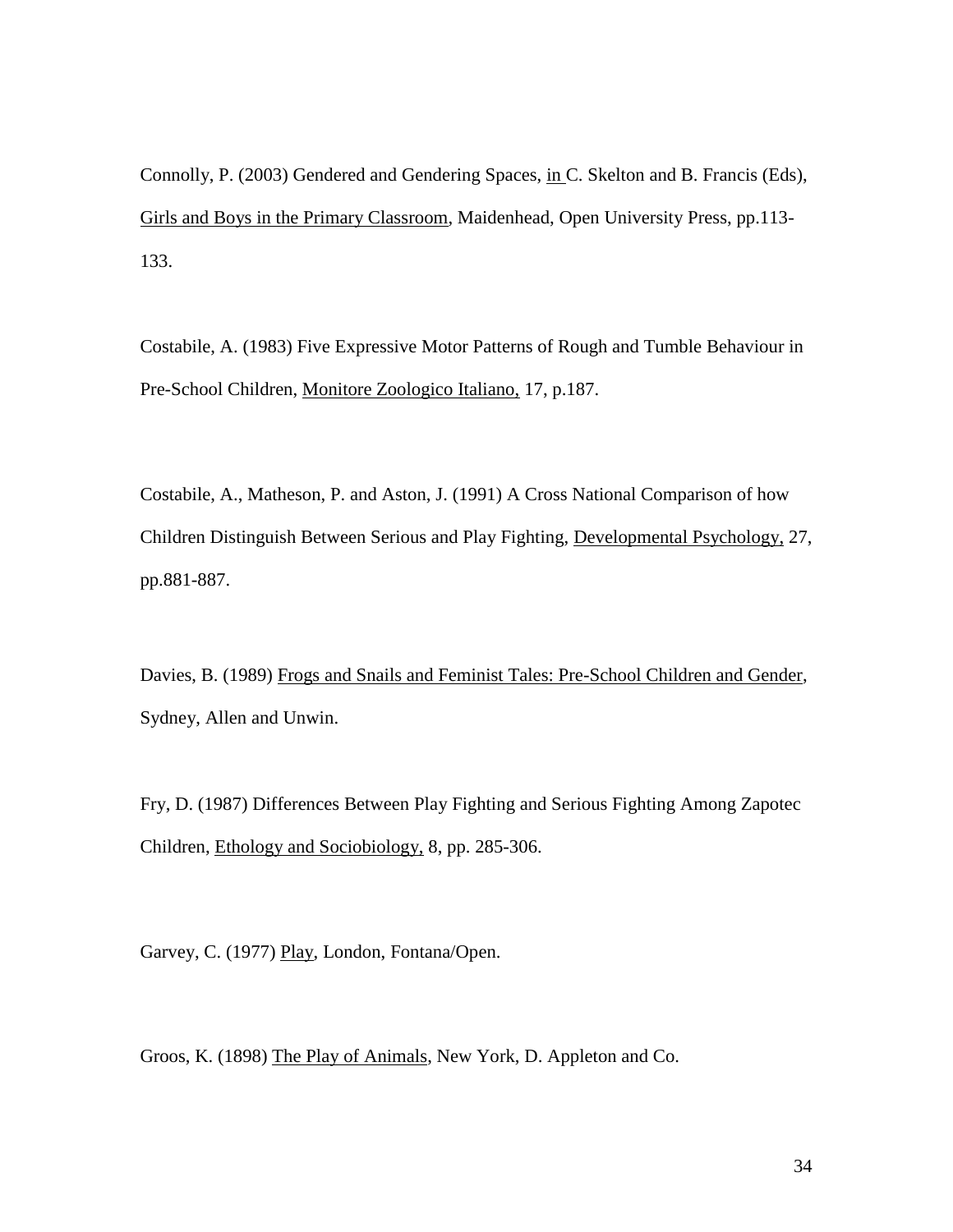Groos, K. (1901) The Play of Man, London, William Heinemann.

Hall, M. and Halliday, T. (1992) Behaviour and Evolution, Milton Keynes, The Open University.

Harlow, H. K. and Harlow, M. K. (1965) The affectional systems in A. M. Schrier, H. F. Harlow and F. Stollnitz (Eds), Behaviour of Non Human Primates Vol 2, London, Academic Press.

Hines, M., Golombok, S., Rust, J., Johnston, K. and Golding, J. (2002) Testosterone During Pregnancy and Gender Role Behaviour of Pre-School Children: A Longitudinal Population Study, Child Development, 73, (6), pp.1678-1687.

Humphreys, A. and Smith, Peter K. (1987) Rough and Tumble, Friendship and Dominance in Schoolchildren: Evidence for Continuity and Change with Age, Child Development, 58, pp.201-212.

Jordan, E. (1995) Fighting Boys and Fantasy Play: the Construction of Masculinity in the Early Years of School, Gender and Education, 7, (1), pp. 69-87.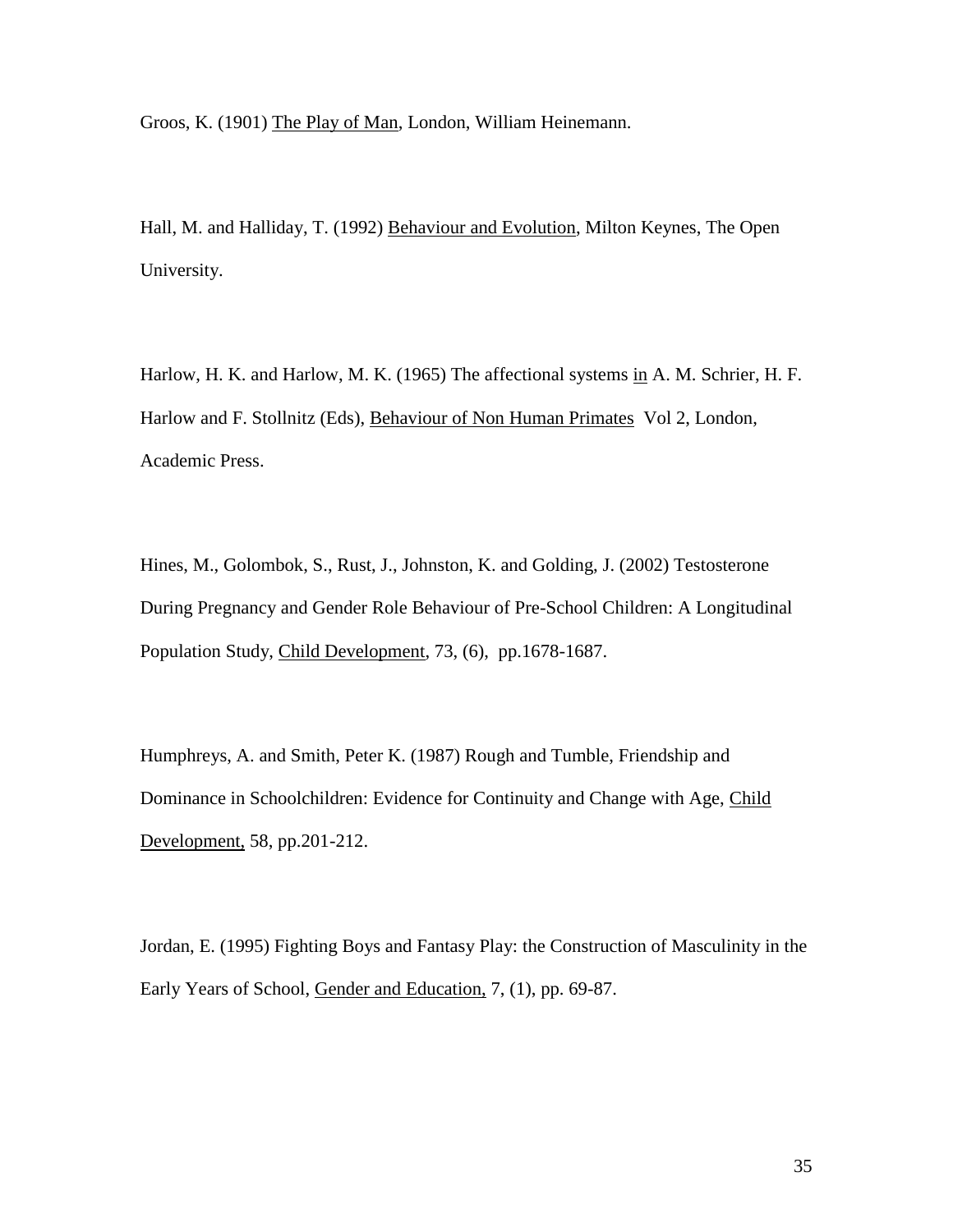Konner, M. J. (1972) Aspects of the Developmental Ethology of a Foraging People in N. Blurton Jones (Ed), Ethological Studies of Child Behaviour, Cambridge, Cambridge University Press, pp. 285-304.

Kyratzis, A. (2000) Tactical Uses of Narratives in Nursery School in Same Sex Groups, Discourse Processes, 29, (3), pp. 269-299.

Loizos, C. (1976) An Ethological Study of Chimpanzee Play in J. S. Bruner, A. Jolly and K. Sylva (Eds), Play: its Role in Development and Evolution, New York, Basic Books, pp.345-351.

Lyle, S. (2000) Narrative Understanding: Developing a Theoretical Context for Understanding how Children Make Meaning in Classroom Settings, Journal of Curriculum Studies, 32, (1), pp.45-63.

Mallon, R. and Stitch, S. (2000) The Odd Couple: The Compatibility of Social Constructionism and Evolutionary Psychology, Philosophy of Science, 67, pp. 133-154.

Marsh, J. (2003) Literacy, Gender and Popular Culture, in C. Skelton and B. Francis (Eds), Girls and Boys in the Primary Classroom, Maidenhead, Open University Press, pp.59-79.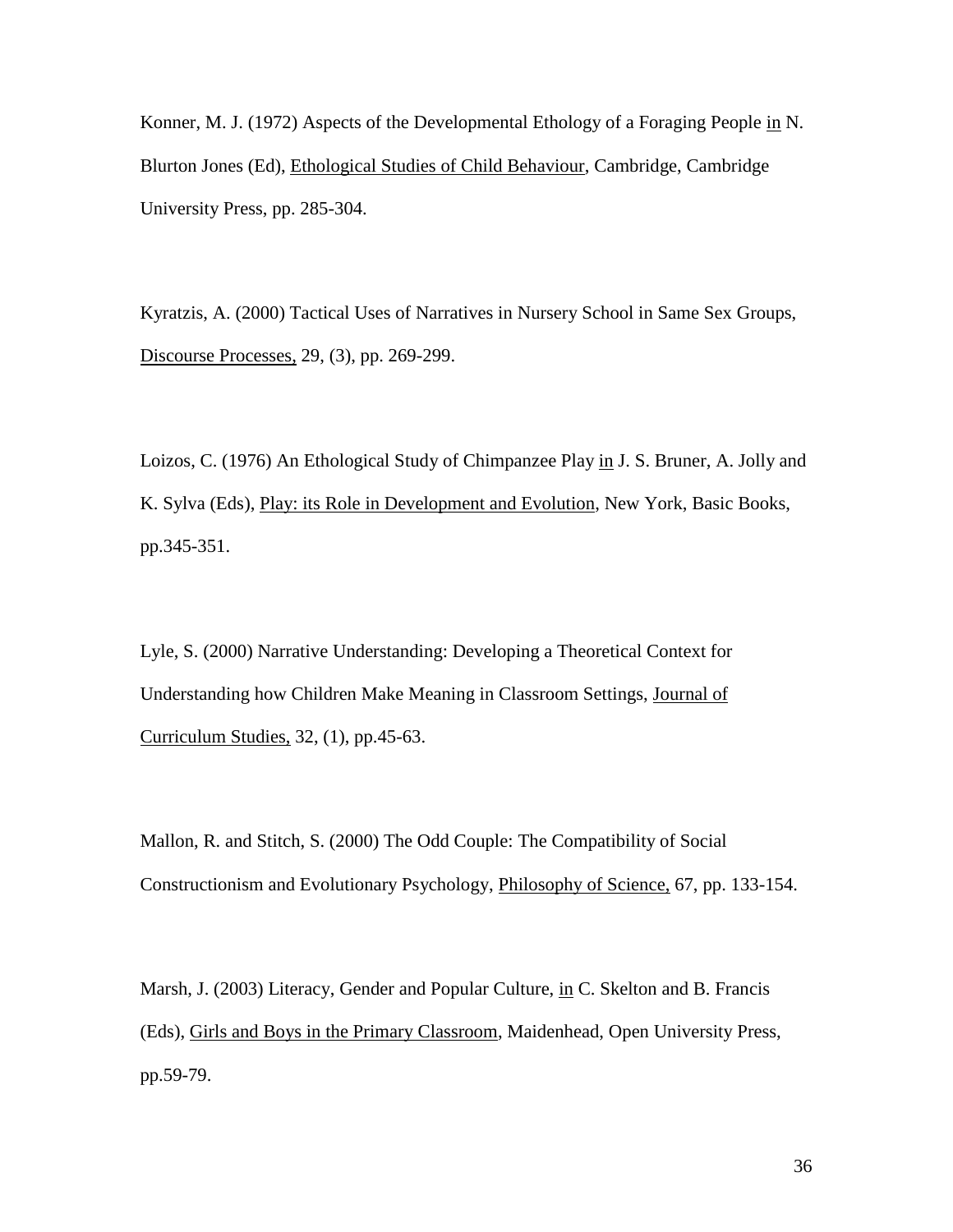Meaney, M. J. and Stewart, J. (1985) Sex Differences in Social Play: The Socialisation of Sex Roles, Advances in the Study of Behaviour, 15, pp. 2-58.

O'Donnell, M. and Sharpe, S. (2004) The Social Construction of Youthful Masculinities: Peer Group Sub-Cultures in S. Ball (Ed.), RoutledgeFalmer Reader in Sociology of Education, London, RoutledgeFalmer, pp. 89-127.

Oyama, S. (2000) Evolution's Eye: A Systems View of The Biology- Culture Divide, Durham, NC, Duke University Press.

Pellegrini, A. (1987) Rough and Tumble Play, Developmental and Educational Significance, Educational Psychologist , 22, (1), pp.23-43.

Pellegrini, A. (1988) Rough and Tumble Play and Social Competence, Developmental Psychology, 24, pp.802-806.

Pellegrini, A. (1989a) Categorising Children's Rough and Tumble Play, Play and Culture, 2, pp. 48-51.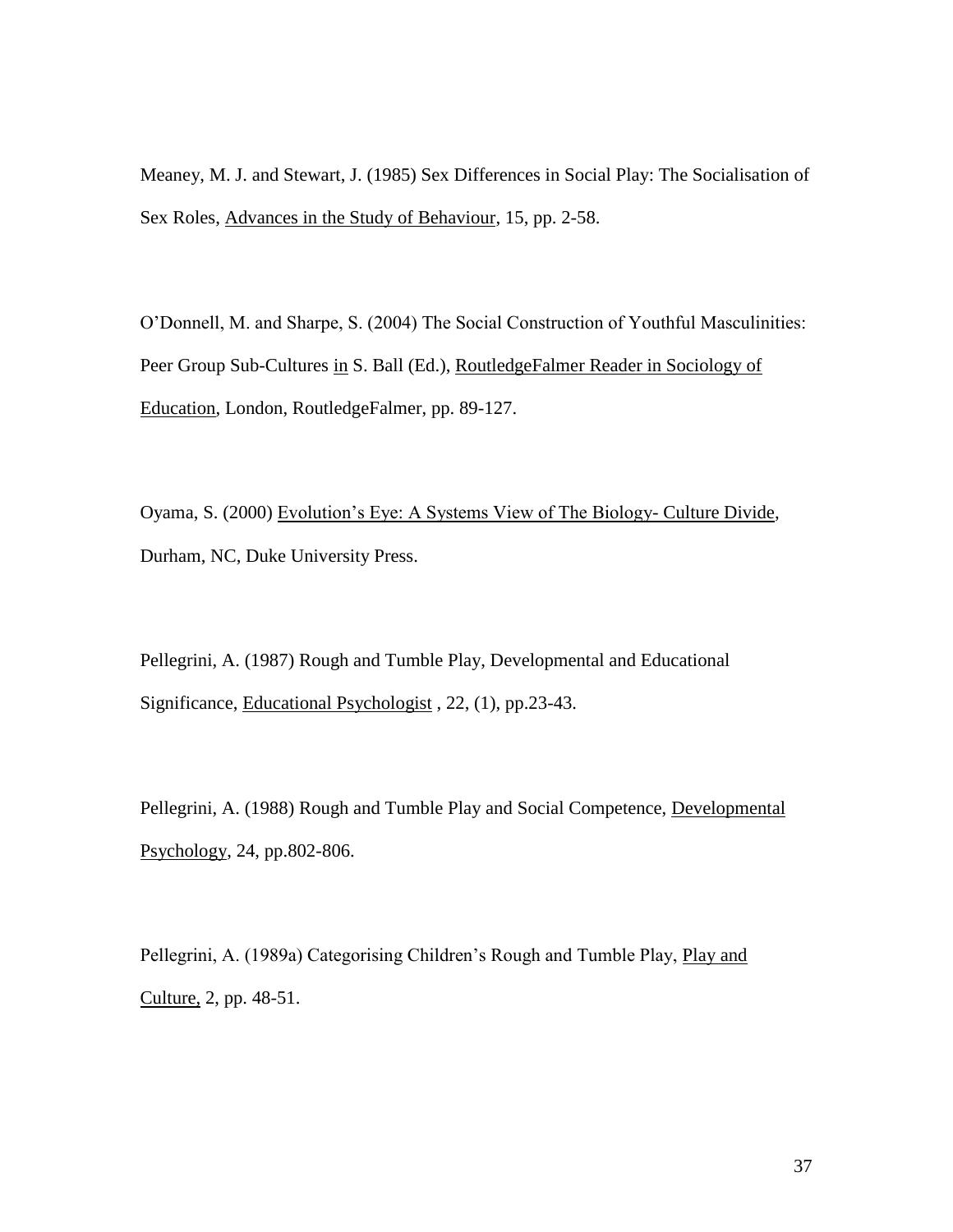Pellegrini, A. (1989b) What is a Category? The Case of Rough and Tumble Play, Ethology and Sociobiology, 10, pp.331-342.

Pellegrini, A. (1993a) Boys' Rough and Tumble Play, Social Competence and Group Composition, British Journal of Developmental Psychology, 11, pp.237-248.

Pellegrini, A. (1993b) Boys' Rough and Tumble Play and Social Competence, Contemporaneous and Longitudinal Relations in A. Pellegrini (Ed), The Future of Play Theory, New York, State University of New York, pp. 107-126.

Pellegrini, A. (1995) School Recess and Playground Behaviour, New York, State University of New York.

Pellegrini, A. (1996) Observing Children in their Natural Worlds: a Methodological Primer, New Jersey, Lawrence Erlbaum.

Pellegrini, A. (1998) Rough and Tumble Play from Childhood through Adolescence in D Fromberg and D Pronin (Eds), Play from Birth to 12 and Beyond, Contexts, Perspectives and Meanings, New York, Garland, pp.401-408.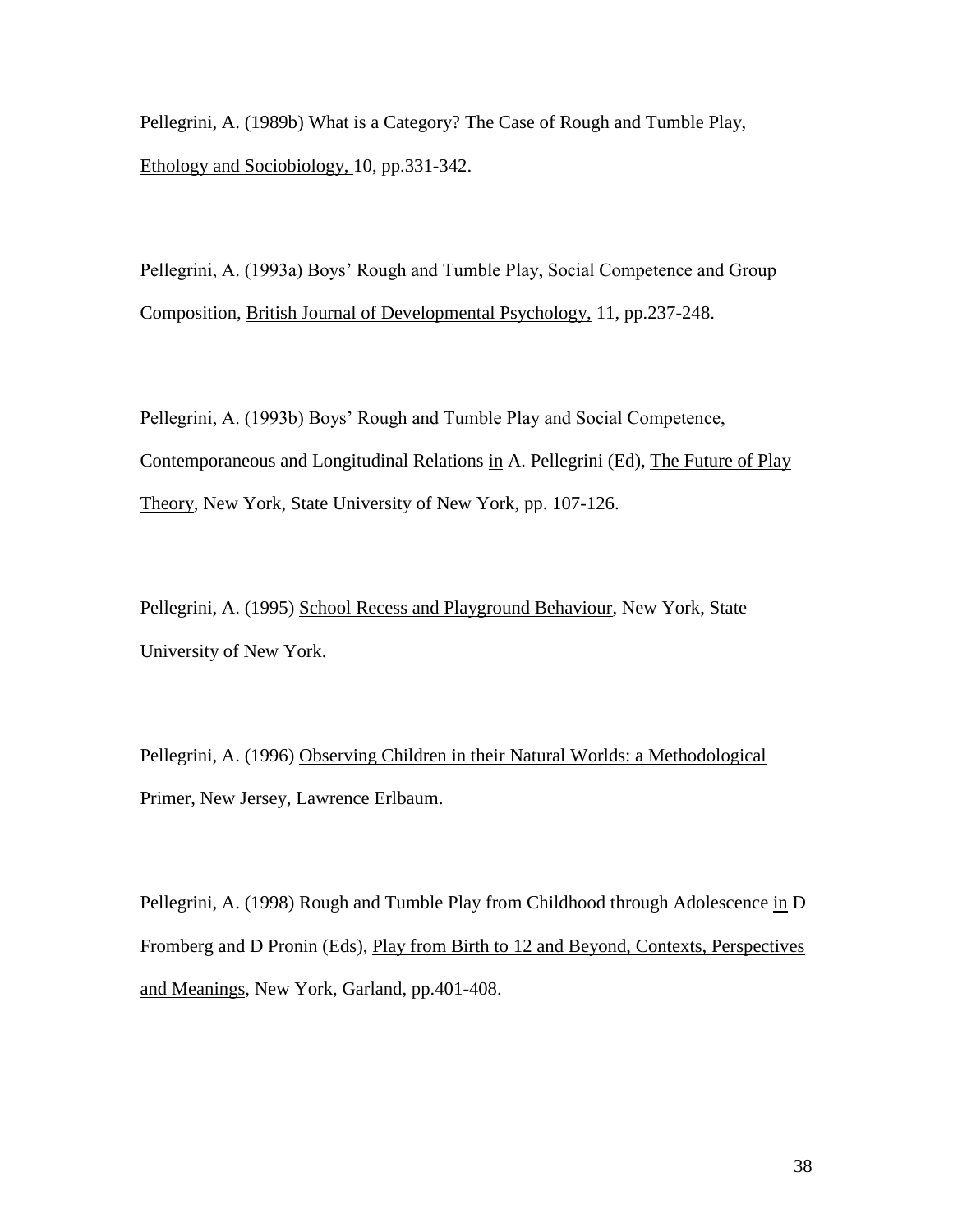Pellegrini, A. (2005) Recess: Its role in Education and Development, New Jersey, Lawrence Ehrlbaum Associates.

Pellegrini, A., Huberty, P. and Jones, I. (1995) The Effects of Play Deprivation on Children's Recess and Classroom Behaviors, *American Educational Research Journal* 32, pp.845-864

Pellegrini, A. and Smith, Peter K. (1998) Physical Activity Play: The Nature and Function of a Neglected Aspect of Play, Child Development, 69, pp.557-598.

Power, T. (1999) Play and Exploration in Children and Animals, New Jersey, Lawrence Erlbaum.

Reed, T. and Brown, M. (2000) The Expression of Care in the Rough and Tumble Play of Boys, Journal of Research in Child Education, (15), 1, pp. 104-116.

Smith, Peter K. (1973) Temporal Clusters and Individual Differences in the Behaviour of Pre-School Children, in R. Michaels and J. Crook, Comparative Ecology and the Behaviour of Primates, London, Academic, pp. 752-798.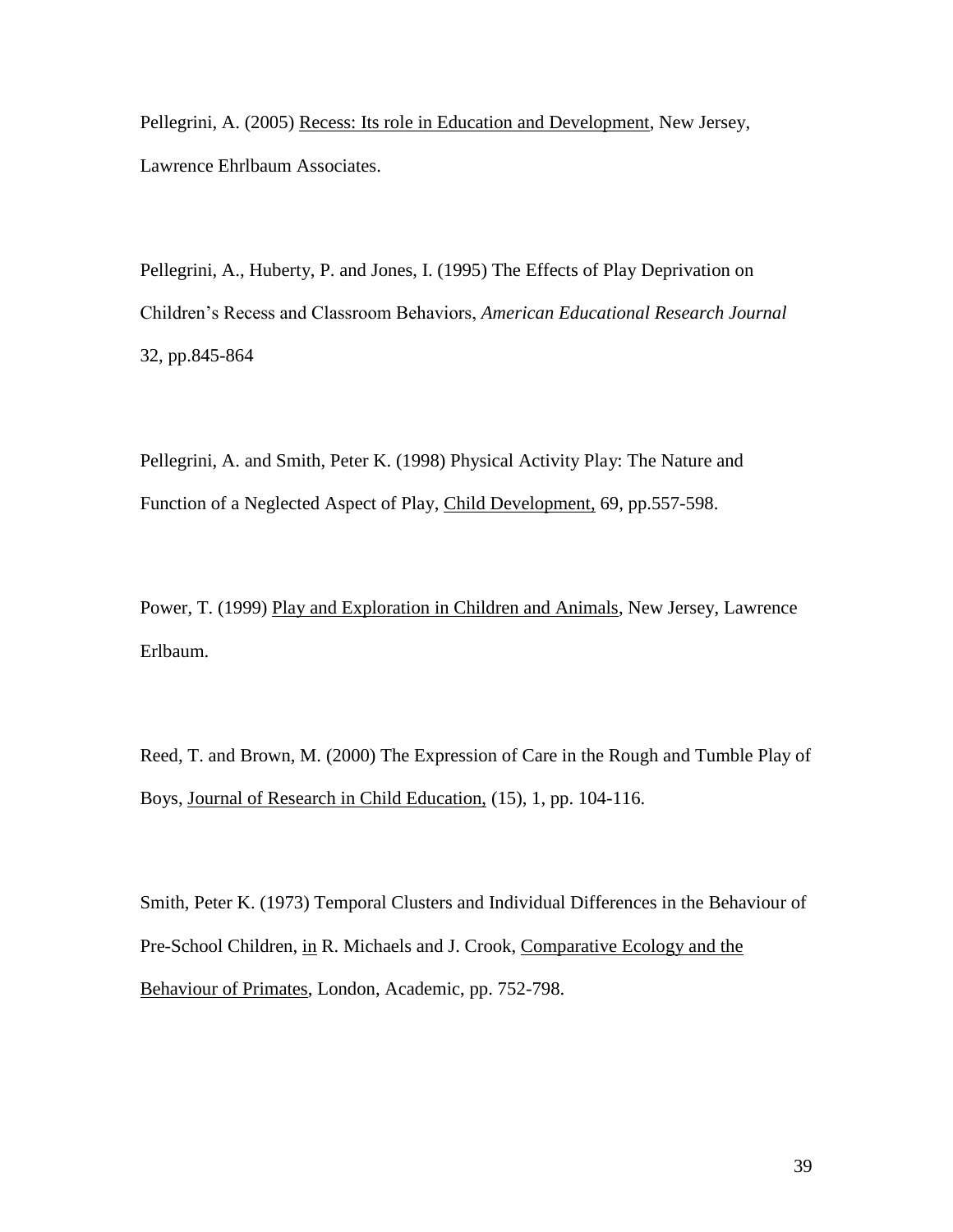Smith, Peter K. (1982) Does Play Matter? Functional and Evolutionary Aspects of Animal and Human Play, Behavioural and Brain Sciences, 5, pp.139-184.

Smith, Peter K. and Connolly K. (1972) Patterns of Play and Social Interaction in Preschool Children in N. Blurton Jones (Ed), Ethological Studies of Child Behaviour, Cambridge, Cambridge University Press, pp. 65-96.

Strauss, A. (1987) Qualitative Analysis for Social Scientists, Cambridge, Cambridge University Press.

Sylva, K., Roy, C. and Painter, M. (1994) Observation and Record Keeping, London, Pre-school Playgroups Association.

Sylva, K., Roy, C. and Painter, M. (1980) Childwatching at Playgroup and Nursery School, London, Grant McIntyre.

Tomasello, M. (1999) The Cultural Origins of Human Cognition, Cambridge (MA), Harvard.